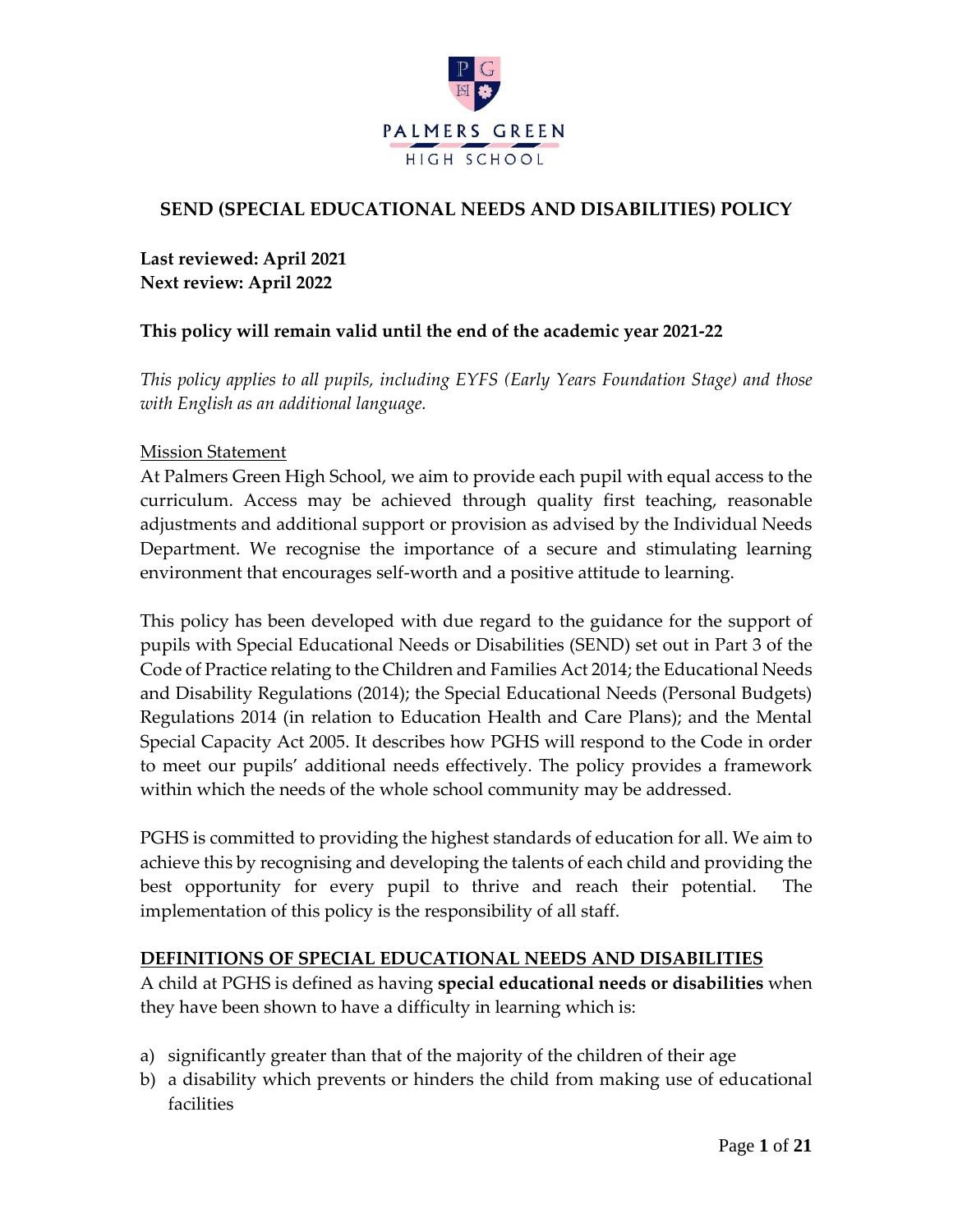- c) likely to come into category a) or b) for a child of under five years old upon reaching school age or
- d) where there are significant emotional and behavioural needs.

Special Educational provision is educational or training provision that is additional to or different from that made generally for other children or young people of the same age.

Special Educational Needs or Disabilities are mainly considered to fall into the following four categories:

- Communication and interaction difficulties with speech and/or development of language, either with a pupil's understanding of what they hear or with their ability to express themselves, as well as difficulties relating to social interaction for example, autistic spectrum conditions.
- Cognition and Learning difficulty in processing or retaining information, and/or in the acquisition of literacy or numeracy, possibly leading to diagnoses of dyslexia, dyscalculia or dyspraxia.
- Social, emotional and mental health difficulties difficulties in personal development, and/or relationships with other pupils or adults, which may lead to isolation, challenging or disturbing behaviour.
- Sensory and Physical impairment of sight, hearing or motor skills, which may have implications for a pupil's ability to access the curriculum.

It is important to note that the definition of disability within the Equality Act 2010 is broad. A pupil is defined as having a **disability**, if they have '…a physical or mental impairment which has a long-term and substantial adverse effect on (their) ability to carry out normal daily activities.' There is no need for a pupil to have a medically diagnosed cause for their impairment; what matters is the effect of the impairment, not the cause. National figures indicate that around 14% of young people of school age will be affected by some type of special educational need. Generally, they will exhibit a discrepancy between expected performance and actual performance. Irrespective of their intellectual ability, specific challenges may inhibit their ability to work to their potential.

Pupils who speak English as an additional language (EAL) may occasionally need support in accessing the curriculum. Scaffolded support would be provided in such circumstances. However, it should be noted that EAL and SEND are very different categories and that in terms of examination access arrangements (such as extra time or the provision of the scribe) the School must have significant evidence that a pupil's difficulties are primarily the result of learning difficulties in their first language, and not just because of difficulties in English, if these are to be granted.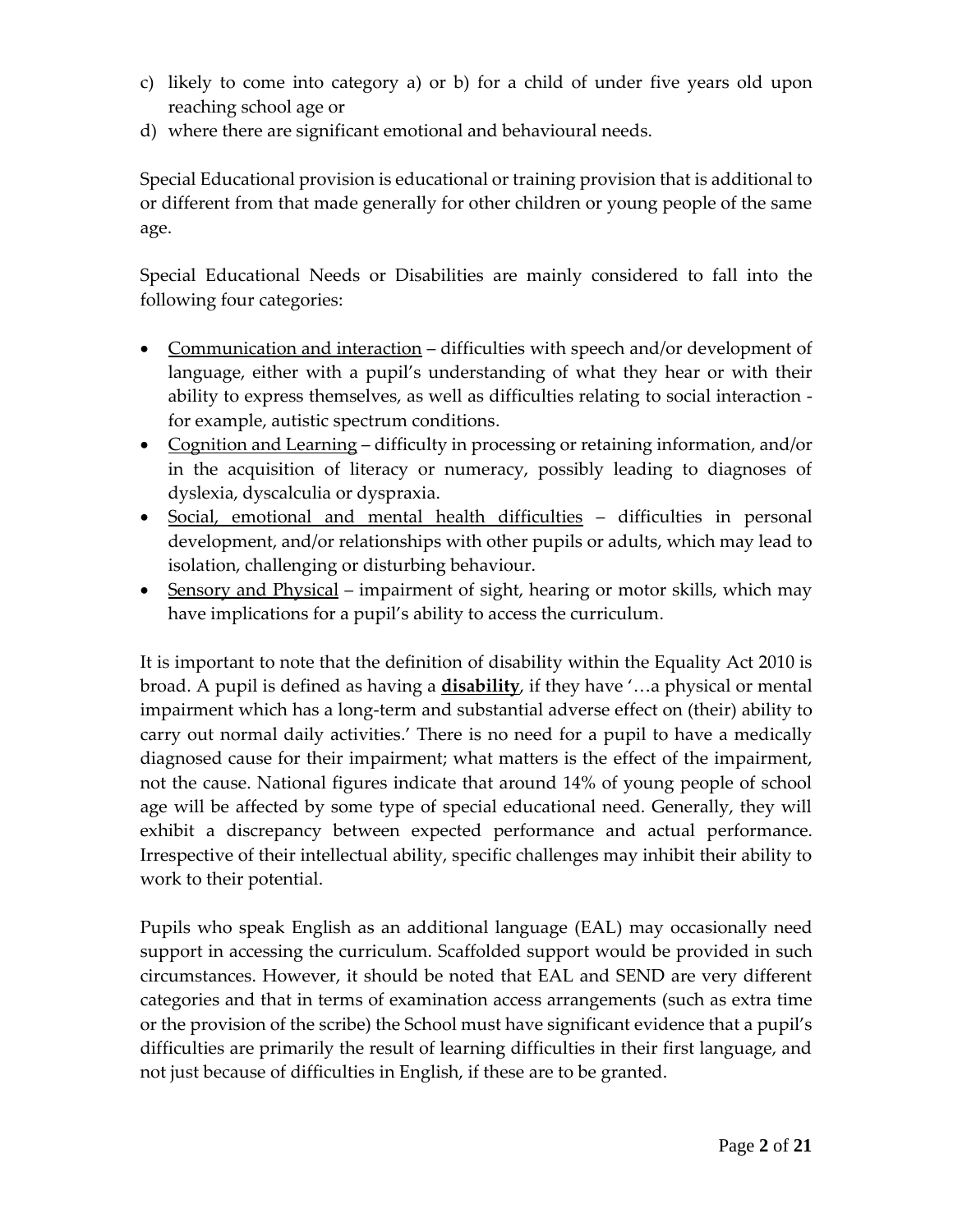At PGHS, some pupils will be identified as being Able, Gifted or Talented. Able and Gifted pupils are those who have exceptional abilities in one or more core curriculum subjects. At PGHS a Talented pupil is defined as one who demonstrates exceptional ability in creative and practical areas such as Art, D&T, Music, PE or areas involving a physical, visual or performing ability, mechanical ingenuity, outstanding leadership, social awareness or creativity.

We also recognize that some pupils will be identified as having Dual or Multiple Exceptionalities (DME). This refers to pupils who have one or more special need(s) and high learning potential in one or more subjects. According to the charity Potential Plus UK, '*it is estimated that 5-10% of children identified as high ability also have a Special Education Need. This could be due to a sensory impairment, physical difficulty or specific learning difficulty. Conversely, approximately 2-5% of children identified with Special Education Needs have High Learning Potential. '*

The Head of Learning Support, in conjunction with the Senior Leadership Team, regularly reviews the progress and attainment of A,G+T and SEN pupils in order to identify and support any pupil who has DME. This is informed by continuous monitoring of the four categories of pupils who need to be considered:

**1. Where high ability is recognized but Special Education Needs are unrecognized** – this is where the child's ability is recognized but any special needs or learning difficulties have not been picked up.

**2. Where Special Education Needs are recognized but high ability is unrecognized**  – this is where the child's Special Education Needs are recognized but their High Learning Potential is not seen or supported.

**3. Where both high ability and Special Education Needs are unrecognized** – this is where the child's high ability and Special Education Needs are unrecognized and so no support for the child is identified.

**4. Where both high ability** *and* **Special Education Needs are recognized** – this is where the child's High Learning Potential *and* their special needs are both recognized.

Our aim is for every DME pupil to fall into this final category.

The Individual Needs Department at PGHS is committed to:

- ensuring a smooth transition to PGHS from a pupil's previous EYFS setting or feeder school for any child with a special education need or disability
- identifying, at the earliest opportunity, any child who may have a special educational need or disability, as defined above
- ensuring that all staff are aware of each child's needs so that such needs may be met in all School situations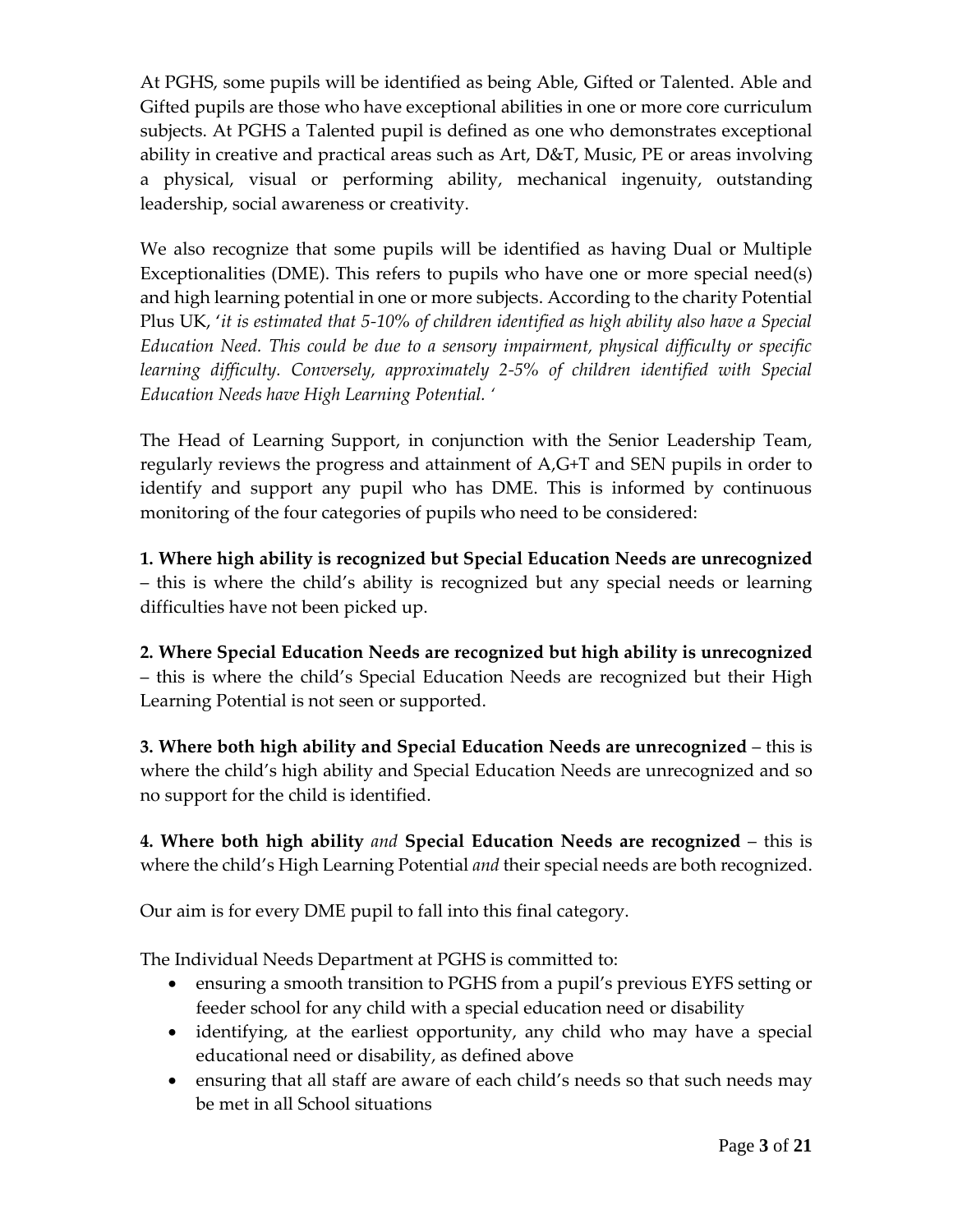- advising on the provision of appropriate intervention to match each child's level of need
- conducting regular reviews of the child's progress
- creating an Individual Action Plan for those with ongoing needs and support, with at least one annual review
- working in partnership with the child's parents at all stages
- including the child in making decisions about types of intervention to achieve appropriate outcomes
- ensuring that no child suffers discrimination in any area of School life on the basis of their disability
- ensuring a smooth transition from PGHS to their post-16 setting, or to their next school, as appropriate, for any child with a special education need or disability

### **INDIVIDUAL ACTION PLANS**

All pupils on the SEND register will be provided with an Individual Action Plan, outlining key areas of need (including strengths and weaknesses), classroom provision and recommended support strategies and details of access arrangements. These plans are reviewed every half term by the Head of Learning Support in the light of the most recent progress, assessment and pastoral data, and any changes notified to all staff. The plan is formally reviewed and updated at the beginning of each academic year.

As well as the SEND Register, there is a Learning Support Summary register for both Lower School and Senior School, which records key information about both SEND pupils and other pupils who have not been identified as SEND but about whom there is a specific learning concern. Very occasionally a pupil on this document will also have an Individual Action Plan.

#### **ADMISSIONS PROCESS**

The School's Admissions Policy gives details of the assessment criteria for entry, including information regarding pupils with SEND. Parents of candidates with SEND are advised to discuss their child's individual needs with the School prior to their Entrance Assessment. (Please refer to the Admissions Policy.)

#### **ORGANISATION OF THE INDIVIDUAL NEEDS DEPARTMENT**

Much of the work of the department is carried out on the advice of the Head of Learning Support and with the support of teaching assistants. The Deputy Head and Head of Learning Support plan the support timetable in response to discussion with Class Teachers regarding lesson distribution. The Lower School support timetable may be reviewed in Lower School meetings. Support for individual Senior School pupils is monitored by the Head of Learning Support.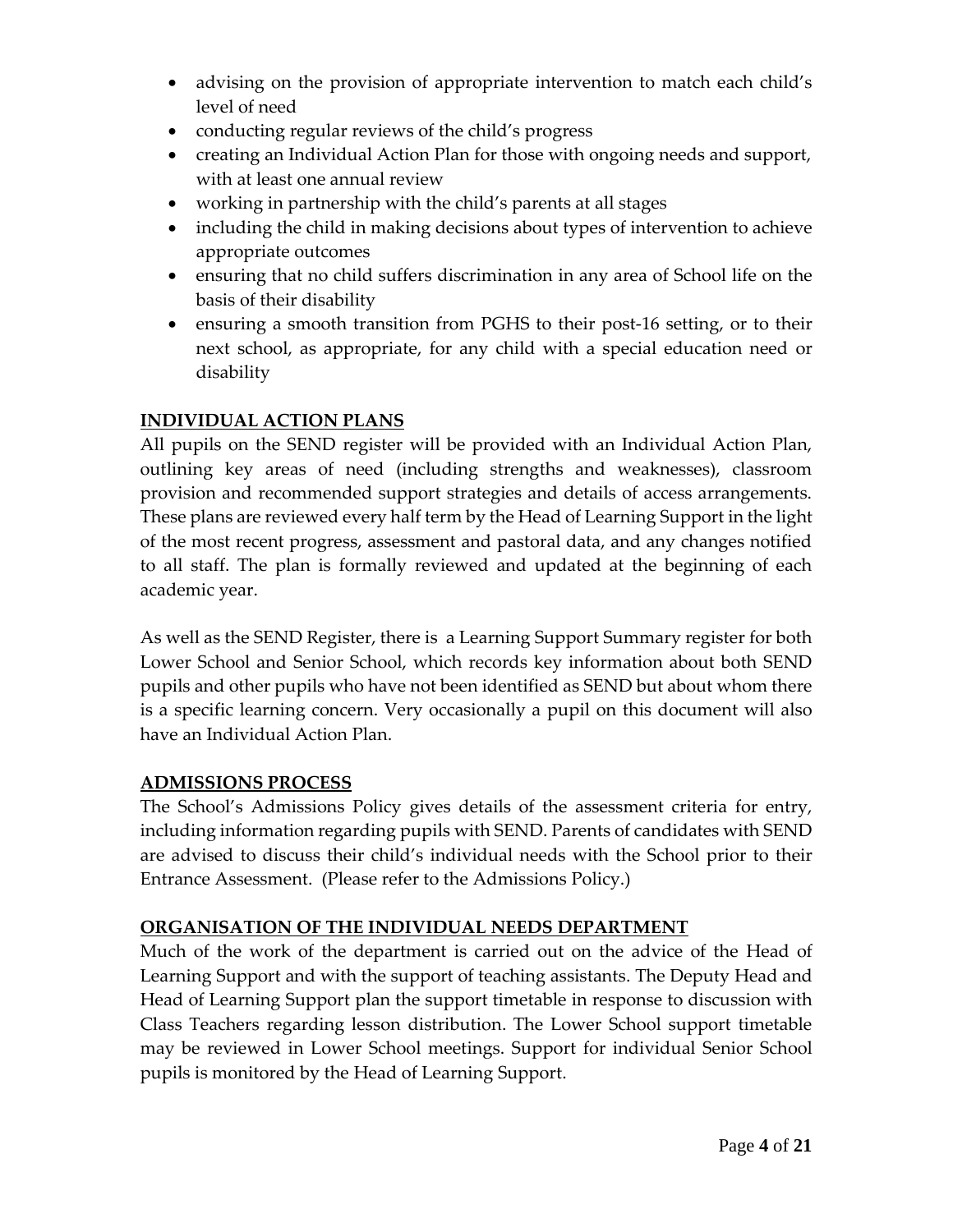#### **ROLES AND RESPONSIBILITIES**

#### **The Head of Learning Support** is responsible for:

- working with the Headmistress and Governors on policy development and implementation
- overseeing the day-to-day operation of the PGHS SEND policy
- regular communication with staff about pupils with SEND or other needs
- the identification of specific learning difficulties by use of assessment procedures and reference to school tracking systems
- advising class and subject teachers and teaching support staff on the development of flexible and multi-sensory methods of teaching so as to overcome barriers to learning
- co-ordinating (and in some cases, teaching) tailor-made programmes before, within or after school or at lunchtimes to address the needs of particular pupils beyond the reasonable adjustments made within timetabled lessons
- advising on a graduated approach to SEN support (assess, plan, do, review)
- sharing information about the effectiveness of individualised programmes and pupil progress with all relevant staff on a regular basis
- providing advice to parents on external specialist agencies where appropriate, and liaising with professionals in relevant fields
- liaising with potential next providers of education for pupils at transition points
- referring parents to the services provided by their Local Authority, and advising as required on the use of Personal Budgets where pupils have an Education, Health and Care plan (EHCP)
- maintaining an up-to-date awareness of current initiatives/legislation in relation to SEND to disseminate to staff
- acting as a point of contact for parents in conjunction with Nursery staff, Class Teachers (Lower School) or Form Tutors (Senior School)
- as a bridge between teaching staff and home when deemed appropriate
- organising special provision and access arrangements as required for example, extra time in internal and external examinations, after discussion with the pupil, parents, subject teachers and, at GCSE or IGCSE level, the Examinations Officer, and making any necessary application to the Joint Council for Qualifications for approval of such access arrangements in public examinations
- seeking and responding to the views of pupils themselves at all stages
- maintaining records as appropriate, for regular review and evaluation with class or subject teachers, pupil and parents
- updating and reviewing this policy on a regular basis.

#### **All teaching staff** are responsible for:

• helping to identify, monitor and support pupils with any special educational need or disability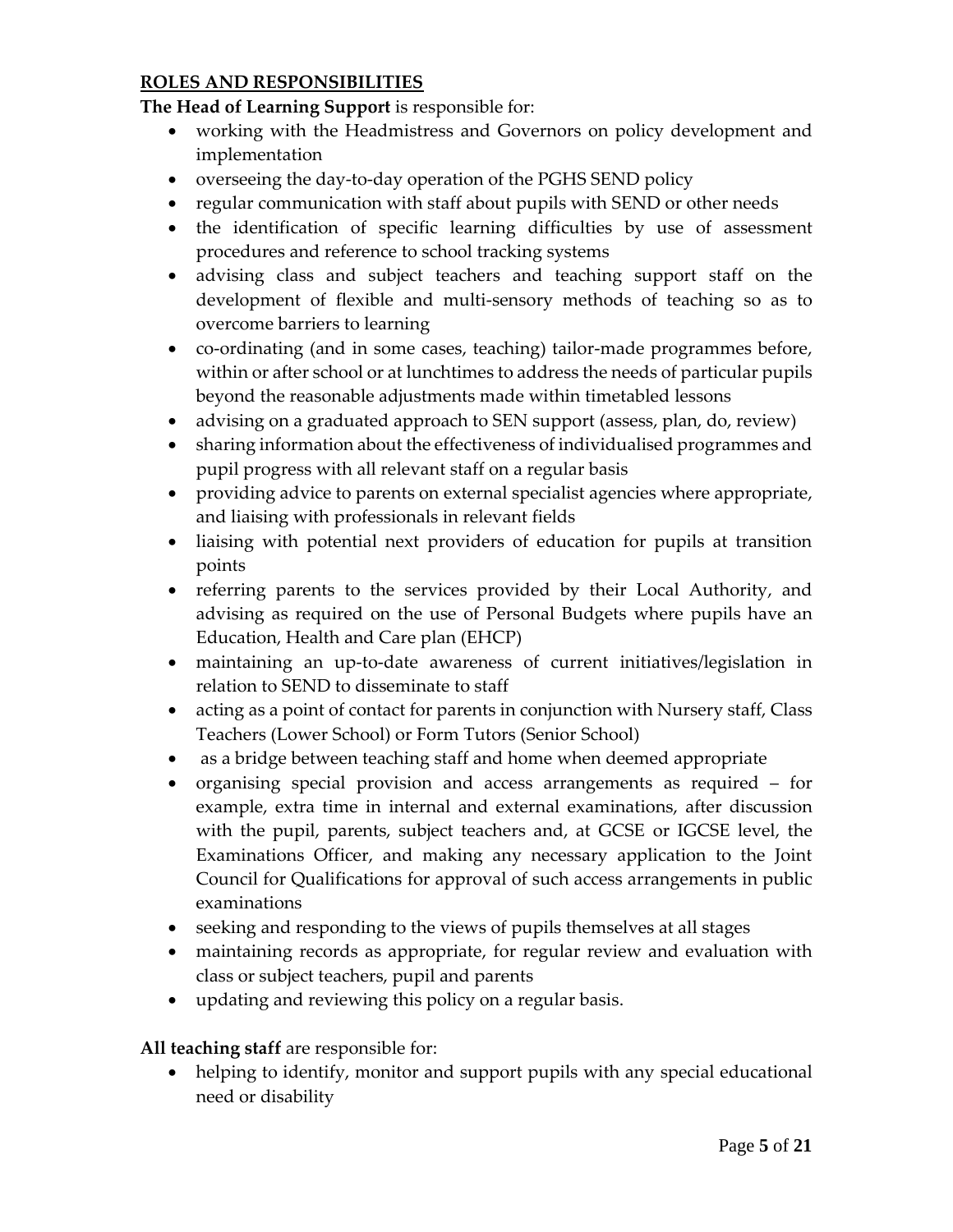- planning and providing differentiated activities to facilitate inclusive learning in lessons, and meeting pupils' needs within the teaching group wherever possible through high quality teaching
- assessing pupils' progress and alerting the Head of Learning Support where concerns are raised
- maintaining such records as the IN Department requires
- contributing to discussion about appropriate targets for individual pupils
- providing feedback to the Individual Needs Department on the efficacy of interventions put in place and to assist in their evaluation
- planning and providing support to pupils as individuals or in small groups on the advice of the Head of Learning Support.

When collaborating with the Individual Needs Department, **teaching assistants** are responsible for:

- helping to identify, monitor and support pupils with any special educational need or disability
- leading differentiated activities to facilitate personalised learning in lessons to meet pupils' needs
- assessing pupils' progress where appropriate and alerting the class or subject teacher (or the Head of Learning Support) where adequate progress is not being made
- maintaining such records as the IN Department requires
- contributing to discussion about appropriate targets for individual pupils
- providing feedback to the class or subject teacher on the efficacy of any interventions put in place and to assist in the evaluation of interventions
- providing support to pupils as individuals or in small groups on the advice of class or subject teachers, in consultation with the Head of Learning Support and the Deputy Head.

### **REFERRAL AND RESPONSE**

All staff are responsible for identifying pupils with special educational needs or disabilities and we recognise the importance of early identification of SEND. Evidence shows that early intervention and response improves the long‐term outcomes for pupils.

In the EYFS at PGHS (comprising the Nursery and the Reception Class), the Statutory Framework for the Early Years Foundation Stage (2021) and non-statutory Development Matters (2020) is followed. The seven areas of learning and development comprise three Prime Areas: communication and language; physical development; personal, social and emotional development; as well as four Specific Areas: literacy; mathematics, understanding the world; and expressive arts and design. If a pupil appears to be behind expected levels or if their progress is causing concern, all the information about the child's progress from within and beyond the setting, including formal checks, observations and any assessments will be reviewed.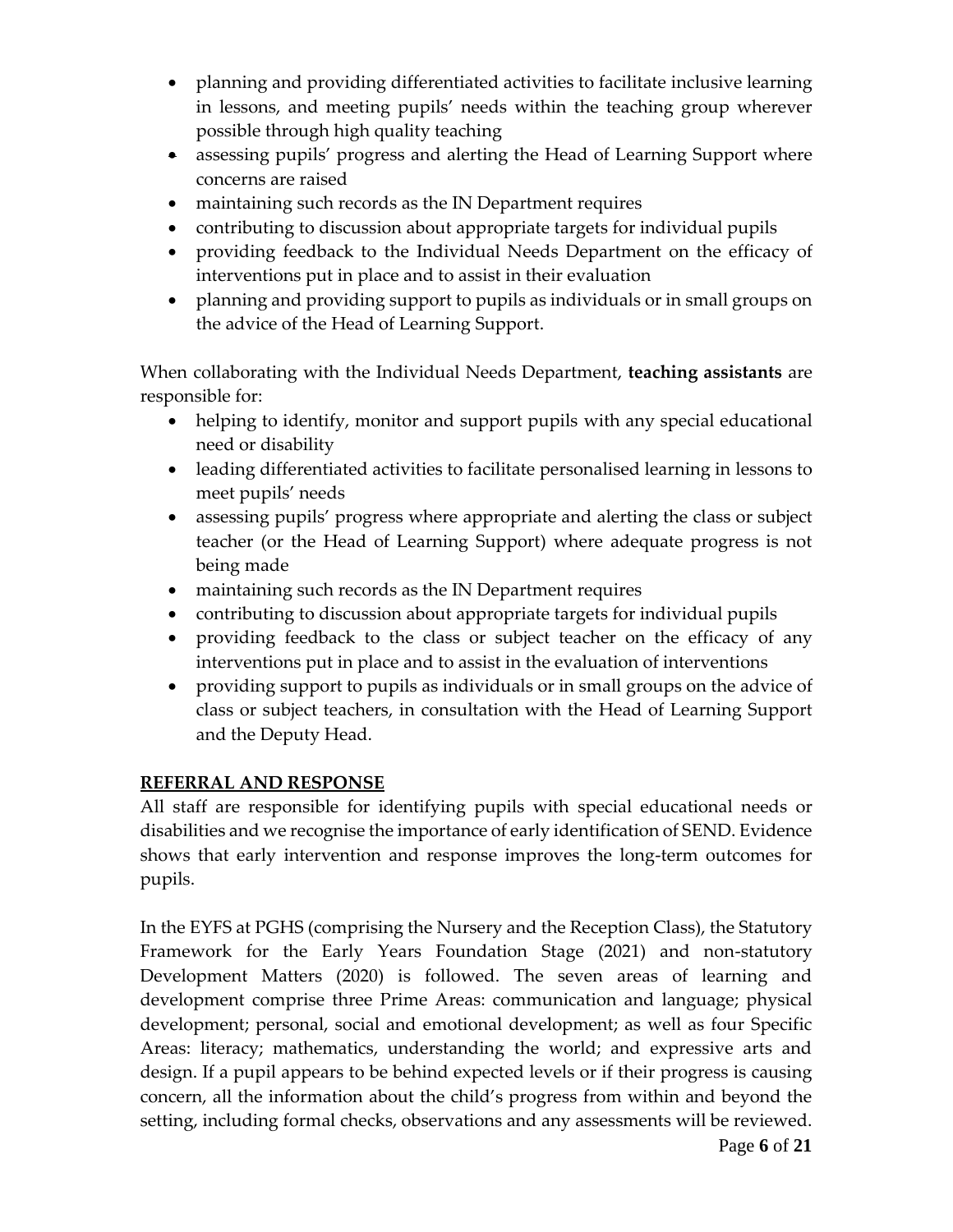The Development Matters document has observation checkpoints for 3 and 4 year olds that are useful reminders to early years practitioners of what to look out for when assessing this age group and in each area of learning and development, suggestions of how to support a child's learning.

In the final term of the Reception Class, the Reception teacher will finalise the EYFS profile. Each pupil will be given a description of 'emerging' or 'expected' in relation to the Early Learning Goals (ELGs). At PGHS, pupils described as 'emerging' may signal a concern and be reported to the Head of Learning Support. This may then trigger additional support for pupils passing into Year 1. At any point, if the Early Years Lead (Head of Nursery) or Reception Class teacher has concerns about a pupil, they will inform the Head of Learning Support and, if necessary, request support. To support continuity of provision, information about a pupil identified with SEND will be shared with Nursery, Reception and the Head of Learning Support. The Early Years Lead visits and communicates with the Reception Class teacher at least once a week.

The Head of Learning Support liaises with all teachers on a regular basis to discuss pupils of concern, keeping records of these meetings, and working with the staff to ensure that those pupils who may need differentiated support are identified at an early stage.

Between Reception and Year 6, all subject specific teachers are responsible for passing concerns to Class Teachers or the Head of Learning Support. This will initiate action and/or monitoring. Between Years 7-11 subject specialist teachers are responsible for passing concerns to the Form Tutor or Head of Learning Support; this will initiate observation, action and/or monitoring.

Parents, too, may raise concerns regarding their child's progress or difficulties. The School will respond to concerns by monitoring the child's level of achievement and progress.

If a child receives additional support, they will be placed on the School's SEND Register. Adding and removing children from the SEND Register involves discussion between parents, teachers, the Head of Learning Support and the child, where appropriate. The Senior and Lower School SEND Registers are updated at least termly to ensure these details are accurate and current.

#### Assessment

The School uses assessment and tracking data to identify children in need of support or additional challenge. This is achieved through: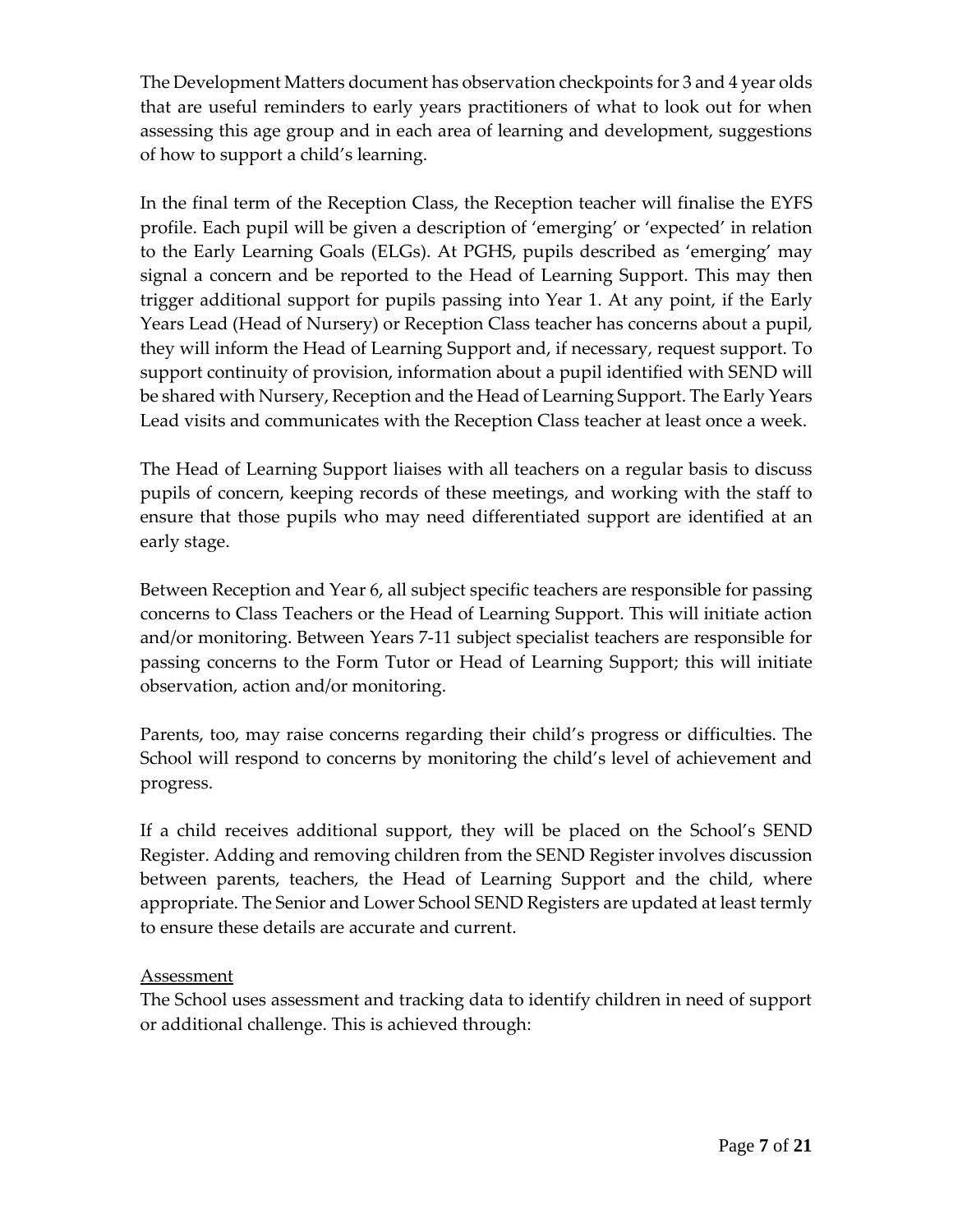EYFS:

- ongoing observations and tracking of progress with reference to documents such as such as the Statutory Framework for the Early Years Foundation Stage and Development Matters
- ongoing discussions between the members of staff in the settings to discuss and address concerns through planning and targeted activities, which will subsequently be reviewed for effectiveness
- considering concerns of parents from their personal observations
- consulting the Head of Learning Support, and if necessary, outside agencies.

#### Lower School:

- assessment of understanding from class discussion and oral work
- continuous teacher assessment and marking of work
- termly summaries of attainment for English and Mathematics for each child to determine whether they are working towards, at, or beyond the expected level for their year group
- termly formal assessments in reading; writing; grammar, punctuation and spelling and Mathematics at the end of each term for Years 1-6
- use of past SATS papers
- CAT4 tests in the Autumn term for Year 2- 6
- GL Progress tests in English and Mathematics (PTE/PTM) in the Summer term
- assessment of pupils who present with dyslexic tendencies in Year 3 by the Head of Learning Support, who holds a Level 7 qualification as an Access Arrangements Assessor and is currently working towards a Level 5 specialist dyslexia qualification from the British Dyslexia Association. This may include the use of screening tools such Lucid Recall (for working memory).

#### Senior School:

- assessment of pupils who present with dyslexic tendencies in Year 7 by the Head of Learning Support. The GL Lucid Exact (literacy) and Lucid Recall (working memory) screeners, alongside other appropriate screening tools, may be used to identify the most effective strategies to help pupils achieve their potential
- ongoing assessment and marking of work
- assessment of understanding from class discussion and oral work
- end of unit tests
- end of year examinations
- MidYIS tests in Year 7
- mock examinations in the Spring Term for Y10-11
- internal examinations in the Summer Term for Y7-10
- GCSE/IGCSE/FSMQ examinations in Year 11.

Page **8** of **21** The Code of Practice envisages a graduated response to meeting the needs of learners, starting with high quality teaching. Where this alone, or a small support group cannot meet a pupil's needs, 1-1 targeted support may be provided. The progress of all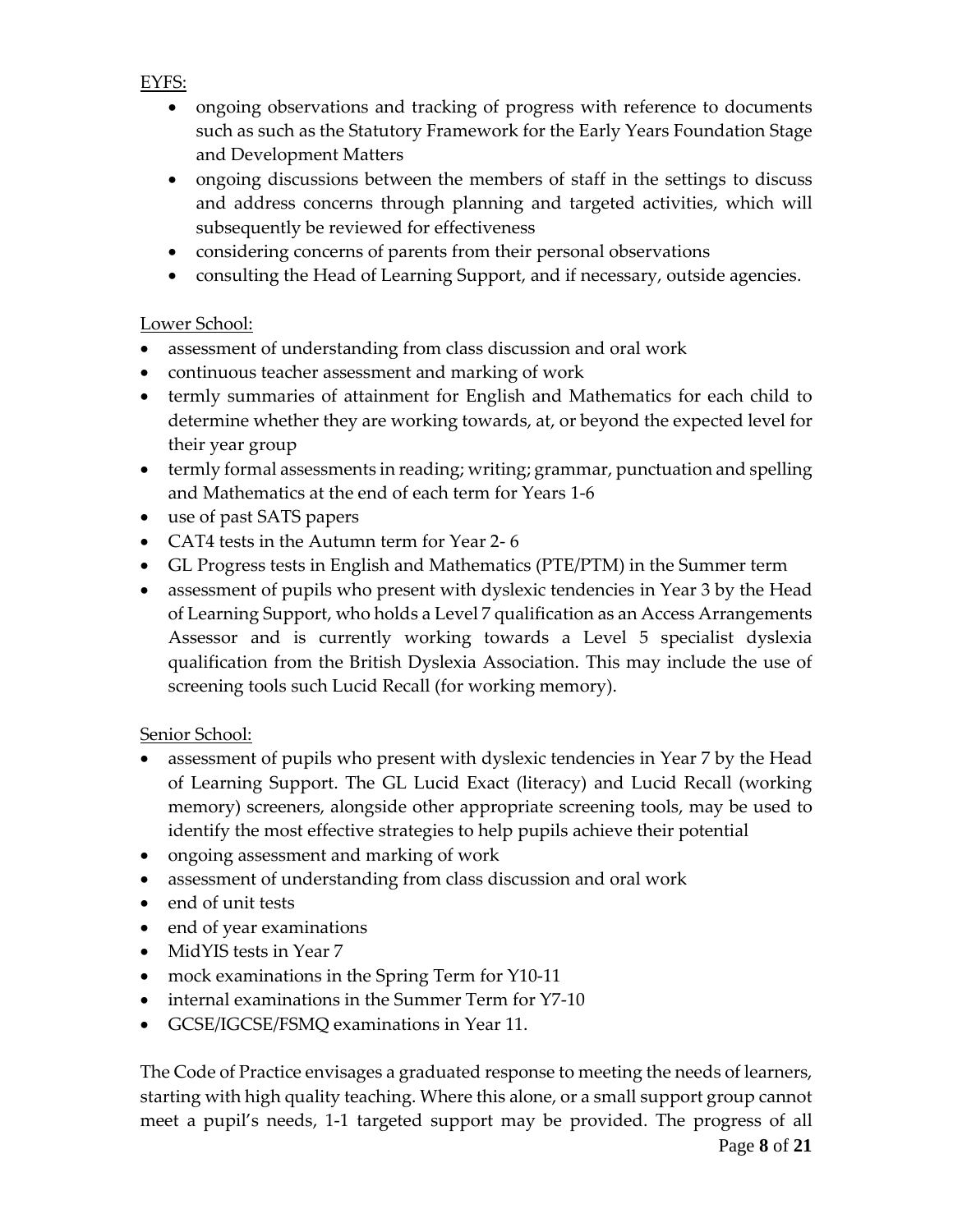children (and associated records) is a confidential matter between the School staff and the child's parents together with any contributing external professional. Where needs are such that the pupil is failing to respond to interventions due to the severity of their difficulty, the Head of Learning Support may arrange for a statutory multidisciplinary assessment which may lead to an Education, Health and Care Plan (EHCP). Particular arrangements will also be put in place for those with difficulties, and additional provision may be required to meet the needs of those designated Able, Gifted and Talented, or those for whom English is an Additional Language.

In order to best inform support for a child's individual needs, the Head of Learning Support is able to undertake the following kinds of specialist assessment tests:

| <b>Area of Need</b>           | Test (s) used                       |
|-------------------------------|-------------------------------------|
| Phonological Awareness        | PHAB 2, CTOPP 2, Dyslexia Portfolio |
| Phonological Memory           |                                     |
| Rapid Automatic Naming        |                                     |
| Receptive Vocabulary          | <b>BVPS</b>                         |
| <b>Visual Processing</b>      | <b>SDMT</b>                         |
| Memory and Learning           | TOMAL 2, Dyslexia Portfolio         |
| Sight Word Fluency            | SWST, Dyslexia Portfolio            |
| <b>ORAL Reading</b>           | Hodder Oral Reading test, GORT 5    |
| Reading                       | Access Reading Test, YARC, DRA      |
| Spelling                      | HAST 2, Dyslexia Portfolio          |
| Handwriting and writing speed | DASH, Dyslexia Portfolio            |
| <b>General Ability</b>        | WRIT, KTEA3                         |

#### Internal support / provision

Provision is made in the form of support from teaching assistants or differentiated teaching materials; one-to-one or small group teaching may be offered where appropriate. The Head of Learning Support will follow the 'Assess/Plan/Do/Review' strategy outlined in the Code of Practice, whereby an analysis of need is followed by a discussion with the Head of Learning Support, pupil and parents about effective intervention, which is subsequently implemented and the effectiveness measured.

#### External advice / support

Where response to intervention fails to produce the desired outcomes, where there are other concerns about a pupil's well-being or where it appears that a pupil may be eligible for access arrangements, the School may refer pupils to other service providers, such as their GP, or CAMHS (Child and Adolescent Mental Health Services), or assist parents in choosing appropriate support. Funding for any such assessment will be the responsibility of parents. Recommendations from external professionals will be disseminated to the teachers of the pupil and taken into account in the planning of intervention and support for the pupil. Parents should always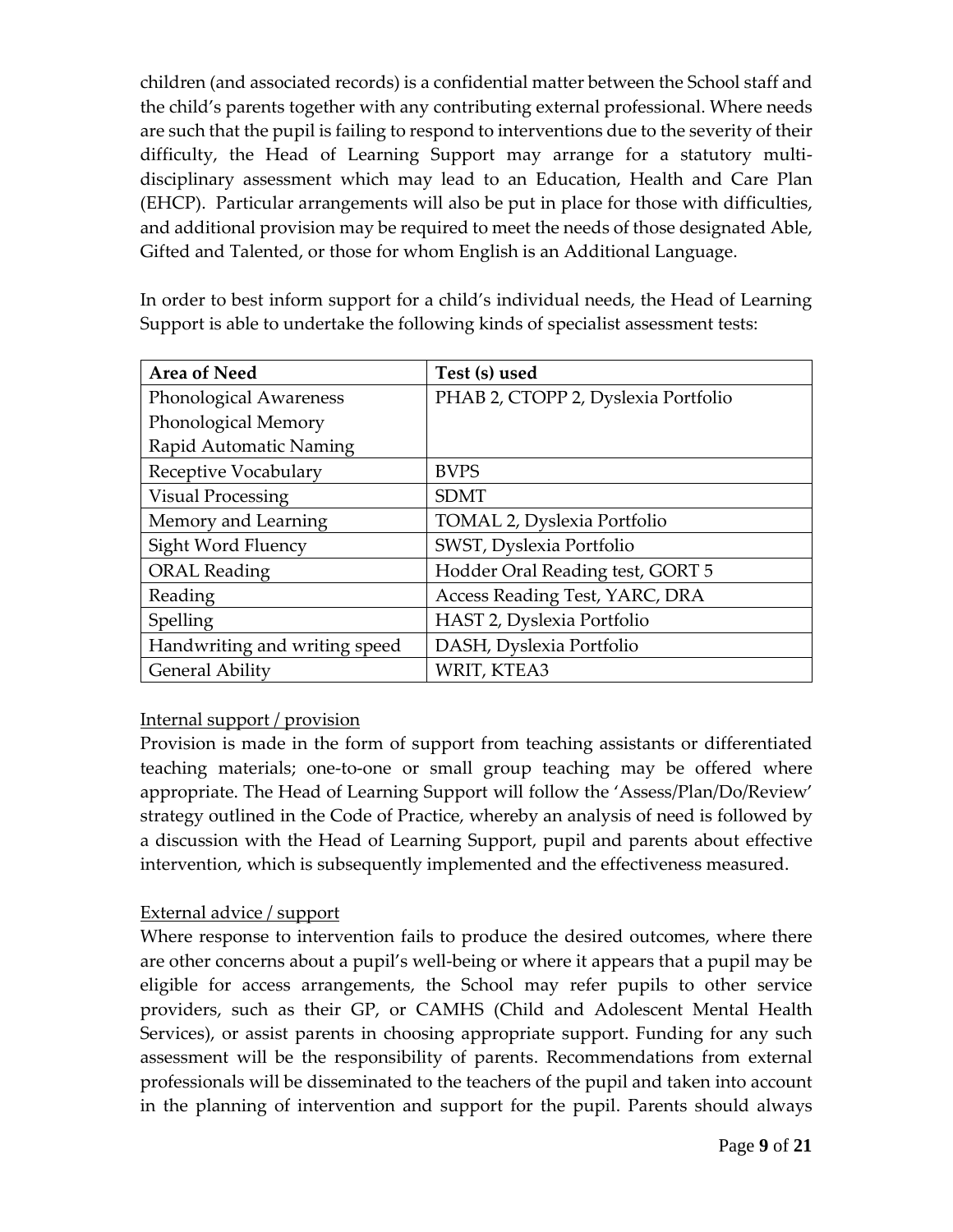inform the School immediately when their child is seeing an outside professional or if parents are considering an assessment. This is particularly important for any assessments taking place after the *start* of Year 9, at which time an assessor *must* be known to or have approval of the School. This is a JCQ requirement. Neglecting to do this is likely to result in the JCQ rejecting access arrangements for GCSE.

#### Pupils with statements or EHC plans

PGHS accommodates pupils with Education, Health and Care plans funded by a Local Authority (LA) who are academically able. In addition to regular termly discussions involving pupil and parents, the School has a statutory duty to review annually the pupil's progress towards the outcomes specified in the statement or EHCP, and to provide a report for the LA. The Authority will then decide whether to:

- maintain the current provision
- make additional provision if there is significant professional evidence that a child's needs have changed or are not being met by current provision
- discontinue a statement or EHCP due to a child making significant progress.

#### Physical Disability

Where a pupil is identified as having a physical disability, we act on the advice and in co-operation with outside professionals. We ensure we are informed of the individual's needs. This is often achieved through regular reviews of current provision and through the progress and views of the child. As far as possible, we seek to provide for physical needs outside the classroom as well as during lessons – for example, by making accommodations for access on school visits, dietary requirements, administering medication, provision of support and space for physiotherapy exercises. Our First Aid Co-ordinator provides all staff with written information about medical conditions, and supervises medication, liaising with parents and pupils as required. PGHS Lower School and Senior School staff liaise regarding the progress of pupils from Year 6 to Year 7. To ensure a smooth transition for external pupils we create links with the primary schools of prospective Year 7 pupils and with post-16 settings for pupils in Y11.

With regard to disability, we aim to:

- provide equal access to the curriculum
- promote an awareness of how the physical environment of the Nursery and main School affects access
- create as much reasonable physical access to the buildings and facilities as possible
- promote equality of opportunity between pupils
- promote awareness of the Equality Act 2010, which states that discrimination is unlawful
- actively nurture and promote positive attitudes towards pupils with a learning difference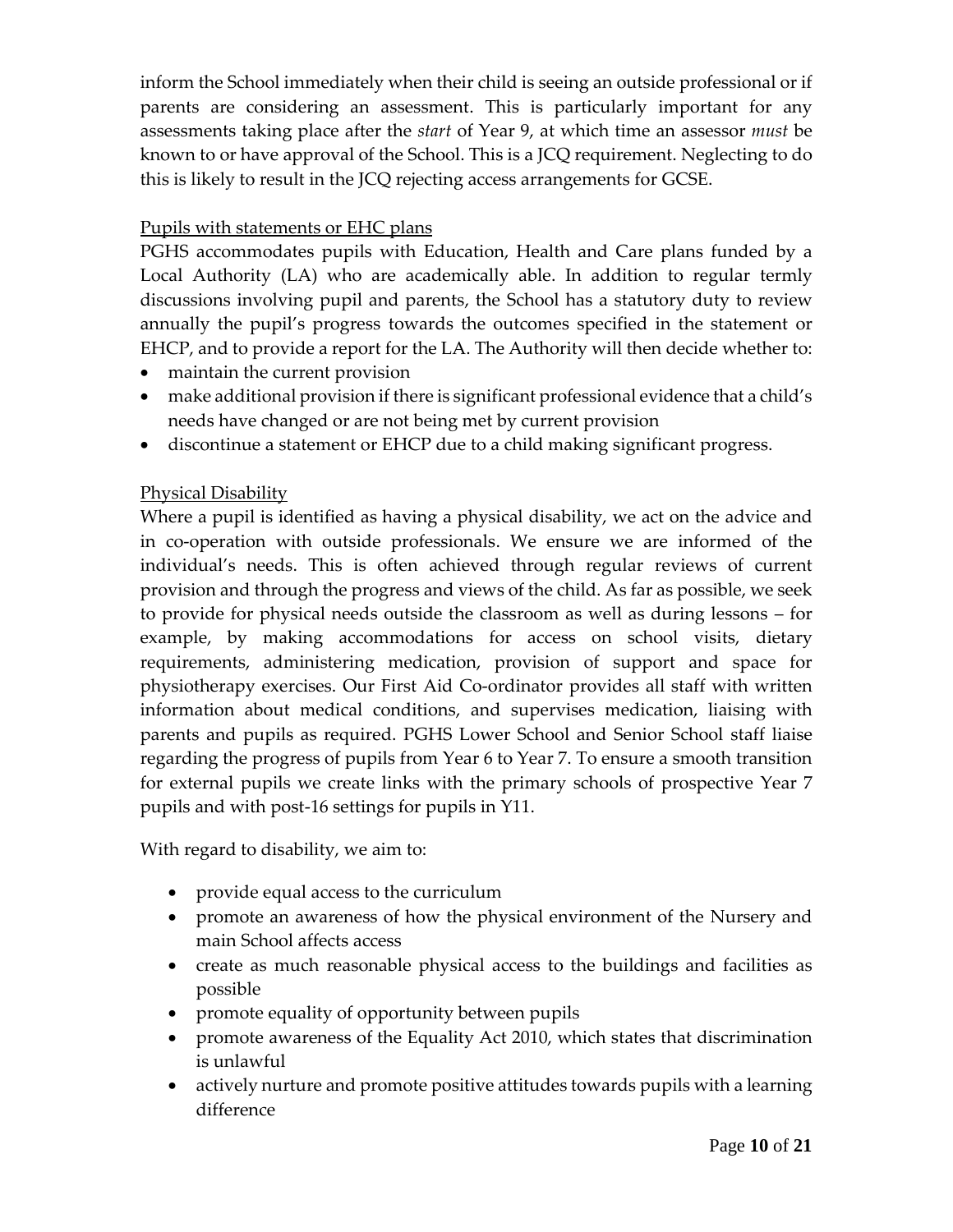- encourage inclusion of all pupils in public life and the School community
- involve those with learning differences (pupils, staff, parents) in discussions about provision within the School
- review our provision annually, revise and update our objectives and action plan when necessary.
- monitor the educational opportunities available and the achievements of pupils with learning differences

#### **Complaints**

Where parents, pupils or others have complaints about SEND provision for any reason, the SMT and Head of Learning Support should be contacted and the PGHS Complaints Policy (available on the School website) should be consulted.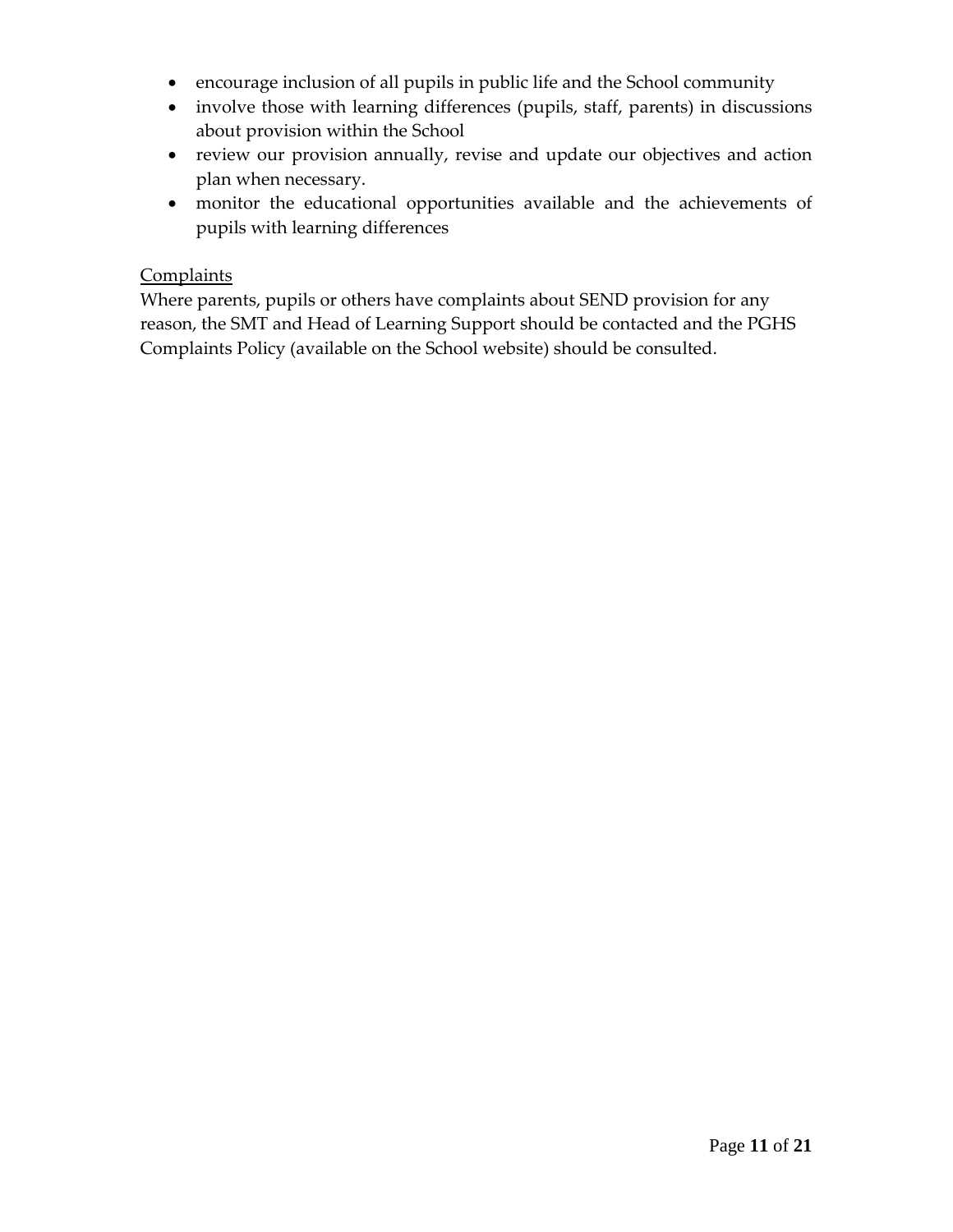### **EYFS SEND SUPPORT AND INTERVENTION FRAMEWORK**

### **Communication and Interaction**

| <b>Wave</b>  | <b>Difficulties</b>                                                                                                                                                                                                                                                                                                                                                                                                                                                                                                                                            | Support                                                                                                                                                                                                                                                                                                        | <b>Staff</b>                                                                                                                             |
|--------------|----------------------------------------------------------------------------------------------------------------------------------------------------------------------------------------------------------------------------------------------------------------------------------------------------------------------------------------------------------------------------------------------------------------------------------------------------------------------------------------------------------------------------------------------------------------|----------------------------------------------------------------------------------------------------------------------------------------------------------------------------------------------------------------------------------------------------------------------------------------------------------------|------------------------------------------------------------------------------------------------------------------------------------------|
| $\mathbf{1}$ | Minor difficulties with social<br>inference.<br>Normally focused in lessons, and<br>is able to follow teacher<br>instruction.<br>Enjoys structure/routine.<br>Can become disorientated by<br>change in routine or familiarity.                                                                                                                                                                                                                                                                                                                                 | A rich and varied experience of oral<br>language and a range of reading,<br>story-telling and role playing (drama<br>activities) to develop individual<br>skills.<br>Differentiated tasks and visual/<br>concrete materials.<br>Visual timetable.<br>Broken down instructions.                                 | Class Teacher                                                                                                                            |
| 2            | Some difficulties with social<br>inference.<br>Some difficulties with verbal<br>memory (e.g. cannot recall more<br>than 5 unrelated items, in correct<br>order).<br>Minor receptive or expressive<br>language<br>irregularities/difficulties.<br>Normally focused in well-<br>structured lessons, follows<br>teacher instruction literally.<br>Agitated, upset by change in<br>routine or familiarity or finds<br>them quite challenging.<br>Challenged by group work, often<br>wanting control.                                                               | Concern raised with SENDCO for<br>advice, support, observation or<br>notification.<br>Further differentiation, using<br>specialist support resources from<br>external agencies such as ELKAN.<br>Intervention via social group/TA<br>support.<br>Observation/recommendations from<br>SALT.<br>Contact parents. | Class Teacher<br>Head of Nursery<br><b>SENDCO</b><br><b>TAs</b><br>Speech and<br>Language<br>Therapist                                   |
| 3            | Regular/noticeable difficulties<br>with social inference.<br>Frequent receptive or expressive<br>language irregularities/<br>difficulties (word finding<br>difficulties.<br>Unable to follow a 2- part<br>(Infants), 3-part (junior)<br>instruction.<br>Possibly diagnosed with ASD or<br>PDD.<br>Noticeable difficulties with social<br>interaction, poor communication<br>and understanding affecting<br>behaviour.<br>Struggles to follow whole class<br>situation - needs to be told<br>instruction directly.<br>May be socially withdrawn/<br>vulnerable. | 1:1 support received and external<br>agencies involved.<br>Withdrawal for intervention 1:2 or<br>1:1 (social skills) by school staff.<br>EHCP process actioned.<br>Speech and Language Therapy.                                                                                                                | <b>SENDCO</b><br><b>TAs</b><br>Class Teacher<br>Speech and<br>Language<br>Therapist or<br>Educational<br>Psychologist<br>Local Authority |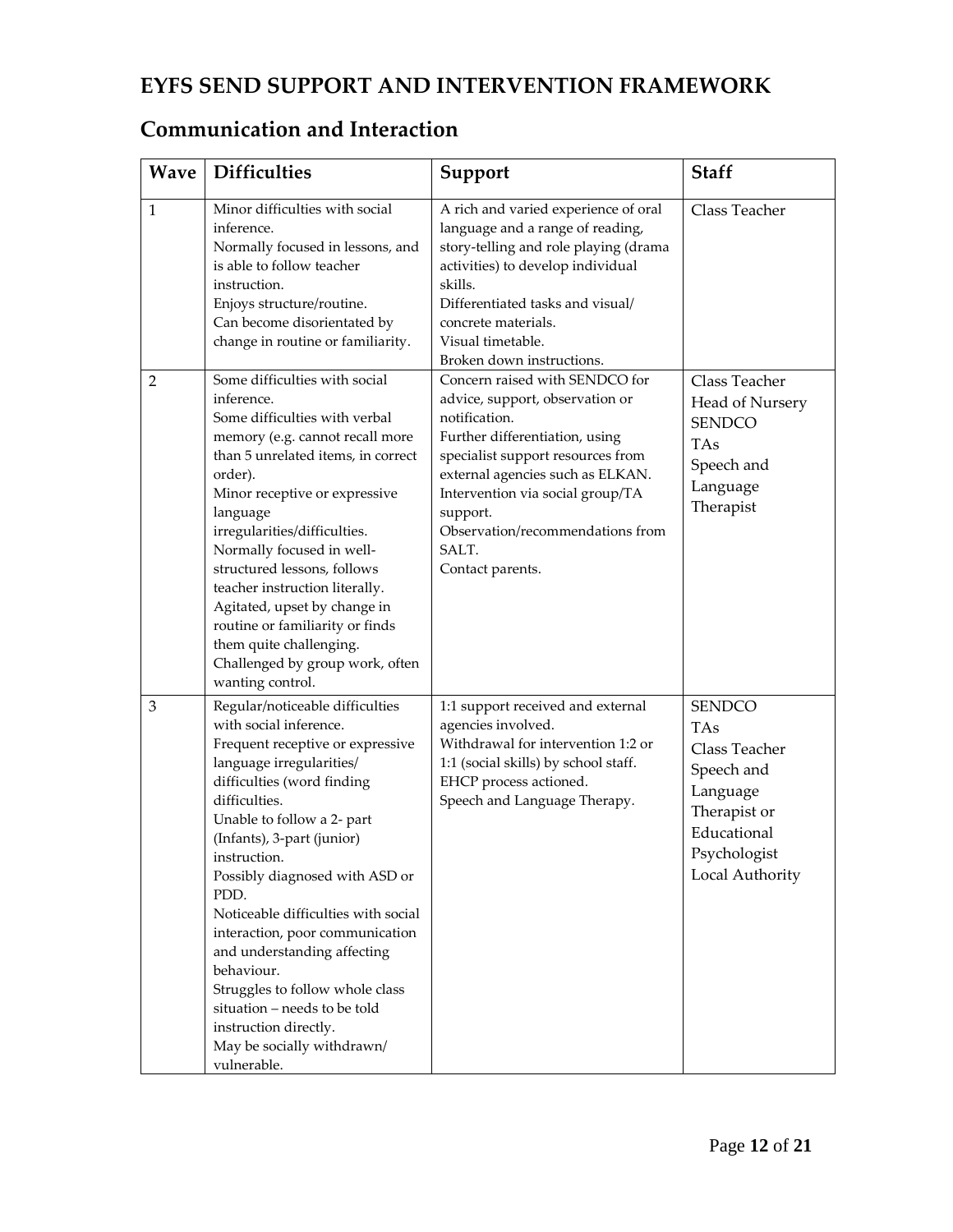| Wave | <b>Difficulties</b>                                                                                                                     | Support                                                                                                                                                                                                                                                                                                                                                                                                                                 | <b>Staff</b>                                                                                     |
|------|-----------------------------------------------------------------------------------------------------------------------------------------|-----------------------------------------------------------------------------------------------------------------------------------------------------------------------------------------------------------------------------------------------------------------------------------------------------------------------------------------------------------------------------------------------------------------------------------------|--------------------------------------------------------------------------------------------------|
| 1    | Lower than expected<br>progress and attainment in<br>verbal reasoning, non -<br>verbal reasoning,<br>numeracy, literacy.                | First class quality teaching and<br>literacy, mathematics,<br>understanding the world and<br>expressive arts and design<br>embedded in curriculum.<br>Synthetic phonics programmes to<br>teach development of spelling and<br>reading.<br>All pupils observed formally at<br>least once every half term and<br>records of progress and next steps<br>collated and reviewed each term.<br>Differentiation/extension where<br>applicable. | Class Teacher<br><b>TAs</b>                                                                      |
| 2    | Significantly lower than<br>expected progress and<br>attainment in verbal<br>reasoning, non-verbal<br>reasoning, numeracy,<br>literacy. | Concern raised with SENDCO for<br>advice, support, observation or<br>notification.<br>Support from class teacher using<br>high quality differentiated tasks<br>and visual/concrete materials.<br>In-class support.<br>Small group intervention.<br>Contact parents.                                                                                                                                                                     | Class Teacher<br>Head of Nursery<br><b>SENDCO</b><br><b>TAs</b>                                  |
| 3    | Very low progress and<br>attainment in verbal<br>reasoning, non-verbal<br>reasoning, numeracy,<br>literacy.                             | 1:1 support received or external<br>agencies involved.<br>Withdrawal for intervention 1:2 or<br>1:1 (social skills) by school staff.<br>EHCP process actioned.                                                                                                                                                                                                                                                                          | <b>SENDCO</b><br>Head of Nursery<br><b>TAs</b><br>Educational<br>Psychologist<br>Local Authority |

# **Cognition and Learning**

## **Social Emotional and Mental Health**

| <b>Wave</b>    | <b>Difficulties</b>                                                                                                                    | Support                                                                                                                                                                                                              | <b>Staff</b>                                                    |
|----------------|----------------------------------------------------------------------------------------------------------------------------------------|----------------------------------------------------------------------------------------------------------------------------------------------------------------------------------------------------------------------|-----------------------------------------------------------------|
| 1              | Shy, introverted, low<br>confidence.                                                                                                   | All pupils to developing<br>warm and supportive<br>relationships with<br>teachers and support<br>staff.<br>Class Teacher/TA to talk<br>to child.<br>Give pupil roles of<br>responsibility to improve<br>self-esteem. | Class Teacher<br><b>TAs</b>                                     |
| $\mathfrak{D}$ | Homework regularly not<br>complete (Reception only).<br>Significantly broken<br>attendance.<br>Disengagement in 2 or more<br>subjects. | Concern raised with<br>SENDCO for advice,<br>support, observation or<br>notification.<br>Attendance monitoring.<br>Buddy system.                                                                                     | Class Teacher<br>Head of Nursery<br><b>SENDCO</b><br><b>TAs</b> |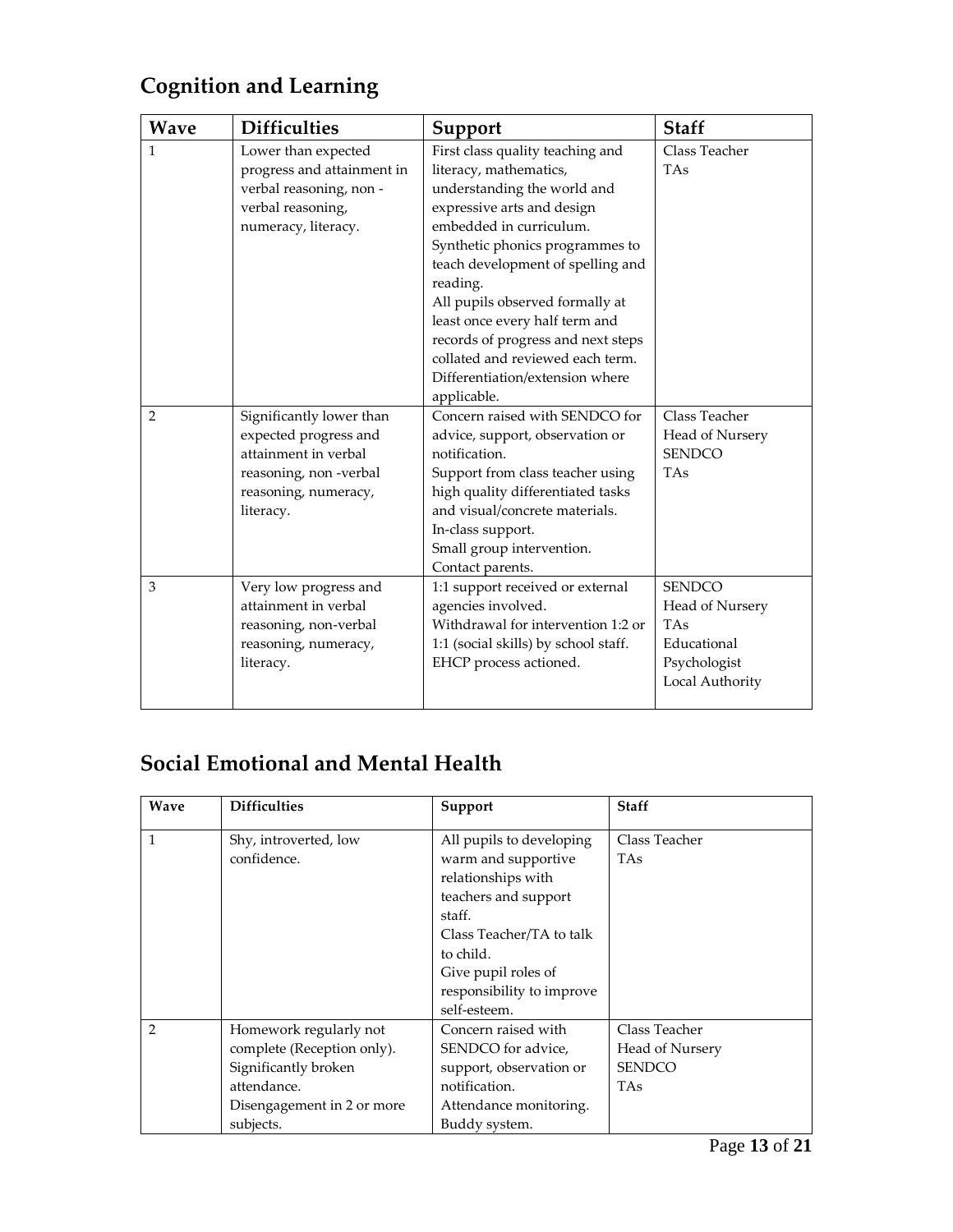|   | Withdrawn/behaviour issues.     | Contact parents.           |                           |
|---|---------------------------------|----------------------------|---------------------------|
|   | Troubled friendships            |                            |                           |
|   | Poor/unkempt clothing or hair   |                            |                           |
|   | appearance.                     |                            |                           |
|   | Poor self-esteem.               |                            |                           |
| 3 | School refusal.                 | 1:1 support received or    | <b>SENDCO</b>             |
|   | Attendance is extremely         | external agencies          | Head of Nursery           |
|   | patchy, rare.                   | involved.                  | <b>TAs</b>                |
|   | Rarely on-target in class.      | Attendance monitoring -    | Educational               |
|   | Achievement is extremely        | contact parents.           | Psychologist/Psychiatrist |
|   | poor.                           | Specialist support.        | Local Authority           |
|   | Progress is limited, if at all. | <b>Individual Learning</b> |                           |
|   | Very poor self-esteem.          | Plan.                      |                           |
|   | Behaviour is significantly      | EHCP process actioned.     |                           |
|   | impacting on learning for the   |                            |                           |
|   | individual and the class.       |                            |                           |

# **Sensory and Physical**

| <b>Wave</b> | Indicators                                                                                                                                                                                                                                                                                                  | Support                                                                                                                                                                                                                                                                                                                     | <b>Staff</b>                                                                               |
|-------------|-------------------------------------------------------------------------------------------------------------------------------------------------------------------------------------------------------------------------------------------------------------------------------------------------------------|-----------------------------------------------------------------------------------------------------------------------------------------------------------------------------------------------------------------------------------------------------------------------------------------------------------------------------|--------------------------------------------------------------------------------------------|
| 1           | Mild hearing loss.<br>Mild hypermobility/poor<br>writing speed.<br>Short sighted.                                                                                                                                                                                                                           | Child to be seated at the<br>front near teacher for whole<br>class activities such as<br>Phonics or story.<br>Child to be seated near to<br>teacher or TA for one-to-<br>one or small group<br>activities.                                                                                                                  | Class Teacher<br><b>TAs</b>                                                                |
| 2           | Visual Difficulties impacting<br>development of reading.<br>Mild hearing loss.<br>Difficulty with attention and/or<br>concentration.<br>Fatigue.<br>Hypermobility Syndrome, poor<br>writing speed. Generally, takes<br>longer to complete tasks.                                                            | Concern raised with<br>SENDCO for advice,<br>support, observation or<br>notification.<br>Contact parents.                                                                                                                                                                                                                   | Class Teacher<br>Head of Nursery<br><b>SENDCO</b><br><b>TAs</b>                            |
| 3           | Registered as partially sighted.<br>Distance vision worse than<br>6/18.<br>Spatial and perception<br>difficulties.<br>Coordination difficulties.<br>Moderate hearing loss.<br>Possible use of hearing aids.<br>Student specific e.g. significant<br>hypermobility syndrome<br>affecting many areas of life. | 1:1 support received or<br>external agencies involved.<br>Individually adapted<br>curriculum to reflect<br>physical or sensory needs.<br>Individual Health Plan.<br>Individual Pupil Evacuation<br>Plan.<br>Individual Accessibility<br>Plan.<br>Specialist support.<br>Individual Learning Plan.<br>EHCP process actioned. | <b>SENDCO</b><br>Head of Nursery<br><b>TAs</b><br>Medical professionals<br>Local Authority |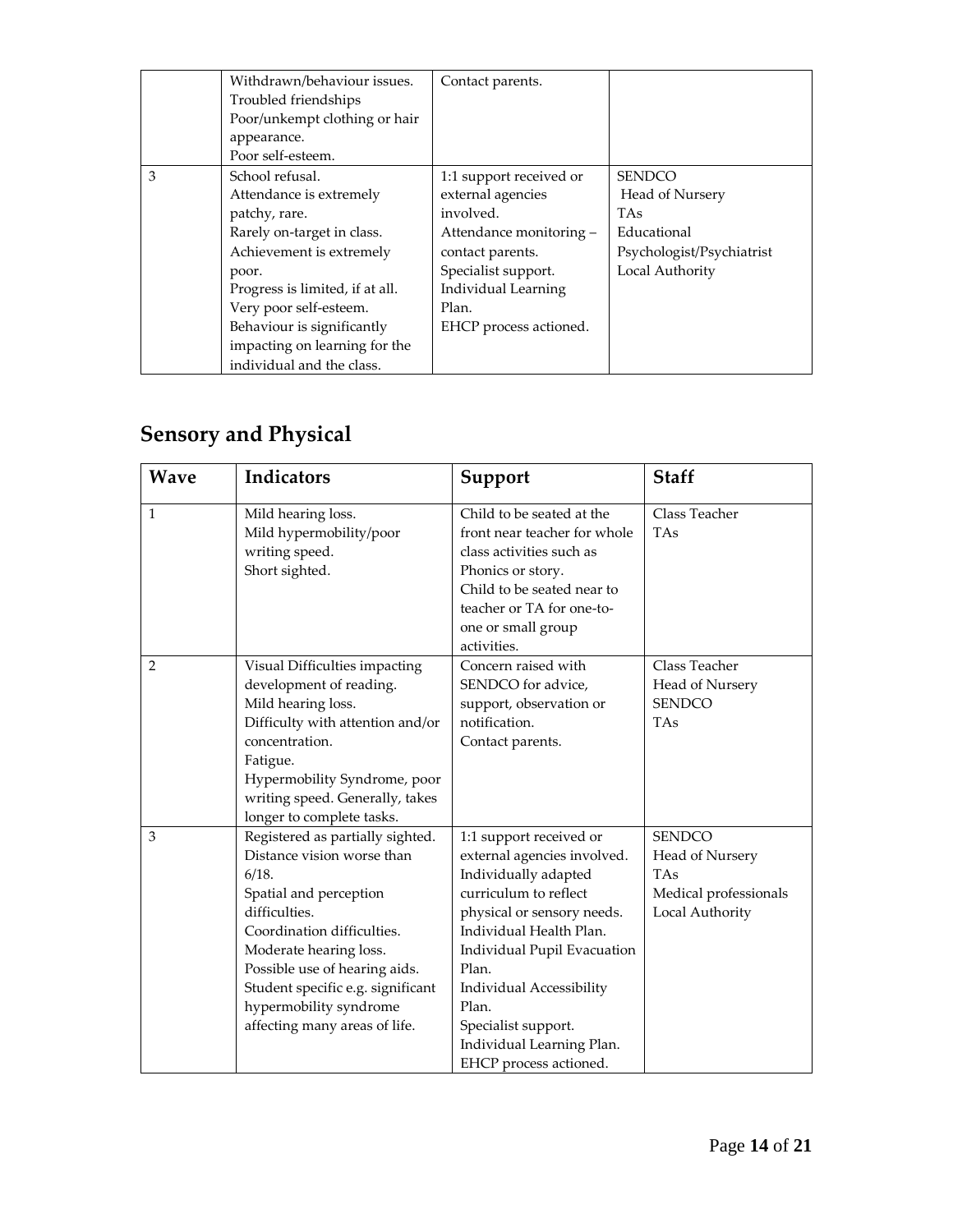### **KS1/ KS2 SEND SUPPORT AND INTERVENTION FRAMEWORK**

### **Communication and Interaction**

| Wave         | <b>Difficulties</b>                 | Support                              | <b>Staff</b>    |
|--------------|-------------------------------------|--------------------------------------|-----------------|
| $\mathbf{1}$ | Minor difficulties with social      | A rich and varied experience of oral | Class Teacher   |
|              | inference.                          | language embedded in all areas of    | <b>TAs</b>      |
|              | Normally focused in lessons, and    | the curriculum.                      |                 |
|              | is able to follow teacher           | Specialist teacher of performance    |                 |
|              | instruction.                        | and drama teaches all pupils.        |                 |
|              | Enjoys structure/routine.           | Quality first teaching.              |                 |
|              | Can become disorientated by         | Differentiation in planning and task |                 |
|              | change in routine or familiarity.   | setting.                             |                 |
|              |                                     | Visual timetable.                    |                 |
|              |                                     | Broken down instructions.            |                 |
| 2            | Some difficulties with social       | Concern raised with SENDCO for       | Class Teacher   |
|              | inference.                          | advice, support, observation or      | <b>SENDCO</b>   |
|              | Some difficulties with verbal       | notification.                        | TAs             |
|              | memory.                             | Further differentiation, using       |                 |
|              | Minor receptive or expressive       | specialist support resources from    |                 |
|              | language                            | external agencies such as ELKAN.     |                 |
|              | irregularities/difficulties.        | LAMDA lessons in speaking,           |                 |
|              | Normally focused in well-           | performance and drama.               |                 |
|              | structured lessons, follows         | Intervention via social group/TA     |                 |
|              | teacher instruction literally.      | support.                             |                 |
|              | Agitated, upset by change in        | Observation/recommendations from     |                 |
|              | routine or familiarity or finds     | SALT.                                |                 |
|              | them quite challenging.             | Contact parents.                     |                 |
|              | Challenged by group work, often     | Individual Action Plan.              |                 |
|              | wanting control.                    |                                      |                 |
| 3            | Regular/noticeable difficulties     | 1:1 support received and external    | <b>SENDCO</b>   |
|              | with social inference.              | agencies involved.                   | Class Teacher   |
|              | Frequent receptive or expressive    | Withdrawal for intervention 1:2 or   | <b>TAs</b>      |
|              | language irregularities/            | 1:1 (social skills) by school staff. | Speech and      |
|              | difficulties.                       | EHCP process actioned.               | Language        |
|              | Possibly diagnosed with ASD or      | Speech and Language Therapy.         | Therapist or    |
|              | PDD.                                |                                      | Educational     |
|              | Noticeable difficulties with social |                                      | Psychologist    |
|              | interaction, poor communication     |                                      | Local Authority |
|              | and understanding affecting         |                                      |                 |
|              | behaviour.                          |                                      |                 |
|              | Struggles to follow whole class     |                                      |                 |
|              | situation – needs to be told        |                                      |                 |
|              | instruction directly.               |                                      |                 |
|              | May be socially                     |                                      |                 |
|              | withdrawn/vulnerable.               |                                      |                 |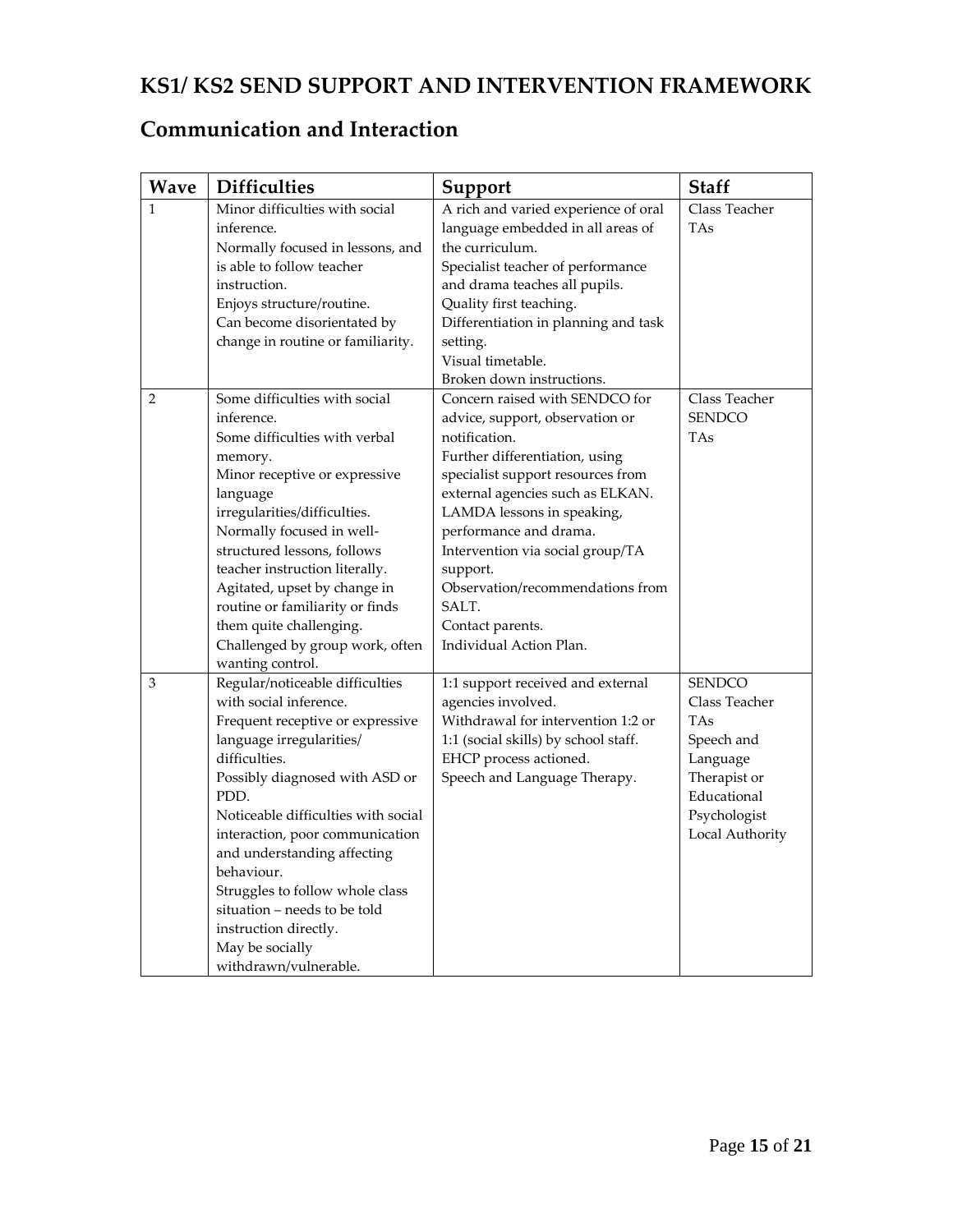# **Cognition and Learning**

| <b>Wave</b> | <b>Difficulties</b>          | Support                      | <b>Staff</b>    |
|-------------|------------------------------|------------------------------|-----------------|
| 1           | Lower than expected          | Differentiation in planning  | Class Teacher   |
|             | progress and attainment in   | and task setting.            | TAs             |
|             | class compared to baseline   | In class support from LSA.   |                 |
|             | ability data.                | Pupil observation by         |                 |
|             | Below 100 in Baseline Maths, | SENDCO.                      |                 |
|             | English, Verbal Reasoning,   | Baseline assessments in      |                 |
|             | Quantitative Reasoning, Non- | Maths, English and Cognitive |                 |
|             | verbal Reasoning or Spatial  | Ability to monitor and       |                 |
|             | Reasoning.                   | evaluate progress.           |                 |
|             |                              | Year 1 Phonics Check.        |                 |
|             |                              | Lunchtime catch up sessions. |                 |
| 2           | Lower than expected          | Formal concern raised with   | Class Teacher   |
|             | progress and attainment in   | SENDCO for advice and        | Deputy Head     |
|             | Reading, Writing, Spelling   | support.                     | <b>SENDCO</b>   |
|             | and Maths compared to        | Cognitive assessment(s) by   | TAs             |
|             | baseline ability data.       | Head of Learning Support.    |                 |
|             | Below 90 in Baseline Maths,  | Individual Action Plan.      |                 |
|             | English, Verbal Reasoning,   | Extra 1:1 reading.           |                 |
|             | Quantitative Reasoning, Non- | 1:1 Handwriting support.     |                 |
|             | verbal Reasoning or Spatial  | Small group or 1:1 Literacy  |                 |
|             | Reasoning.                   | and Maths support in class.  |                 |
|             |                              | Small group or individual    |                 |
|             |                              | Maths withdrawal.            |                 |
|             |                              | Toe by Toe and Stride Ahead  |                 |
|             |                              | 1:1 intervention 3 times per |                 |
|             |                              | week.                        |                 |
|             |                              | Contact parents.             |                 |
| 3           | Very low progress and        | Specialist assessment and    | <b>SENDCO</b>   |
|             | attainment in Reading,       | intervention via external    | <b>SMT</b>      |
|             | Writing, Spelling and Maths  | professionals (e.g.          | TAs             |
|             | compared to baseline ability | educational or child         | Educational     |
|             | data.                        | psychologist, occupational   | Psychologist    |
|             | Below 80 in Baseline Maths,  | therapist).                  | Local Authority |
|             | English, Verbal Reasoning,   | Withdrawal for intervention  |                 |
|             | Quantitative Reasoning, Non- | 1:2 or 1:1.                  |                 |
|             | verbal Reasoning or Spatial  | EHCP process actioned.       |                 |
|             | Reasoning.                   |                              |                 |

# **Social Emotional and Mental Health**

| <b>Wave</b> | <b>Difficulties</b>   | Support                  | <b>Staff</b>  |
|-------------|-----------------------|--------------------------|---------------|
|             | Shy, introverted, low | All pupils to developing | Class Teacher |
|             | confidence.           | warm and supportive      | <b>TAs</b>    |
|             |                       | relationships with       |               |
|             |                       | teachers and support     |               |
|             |                       | staff.                   |               |
|             |                       | Class teacher/TA to talk |               |
|             |                       | to child.                |               |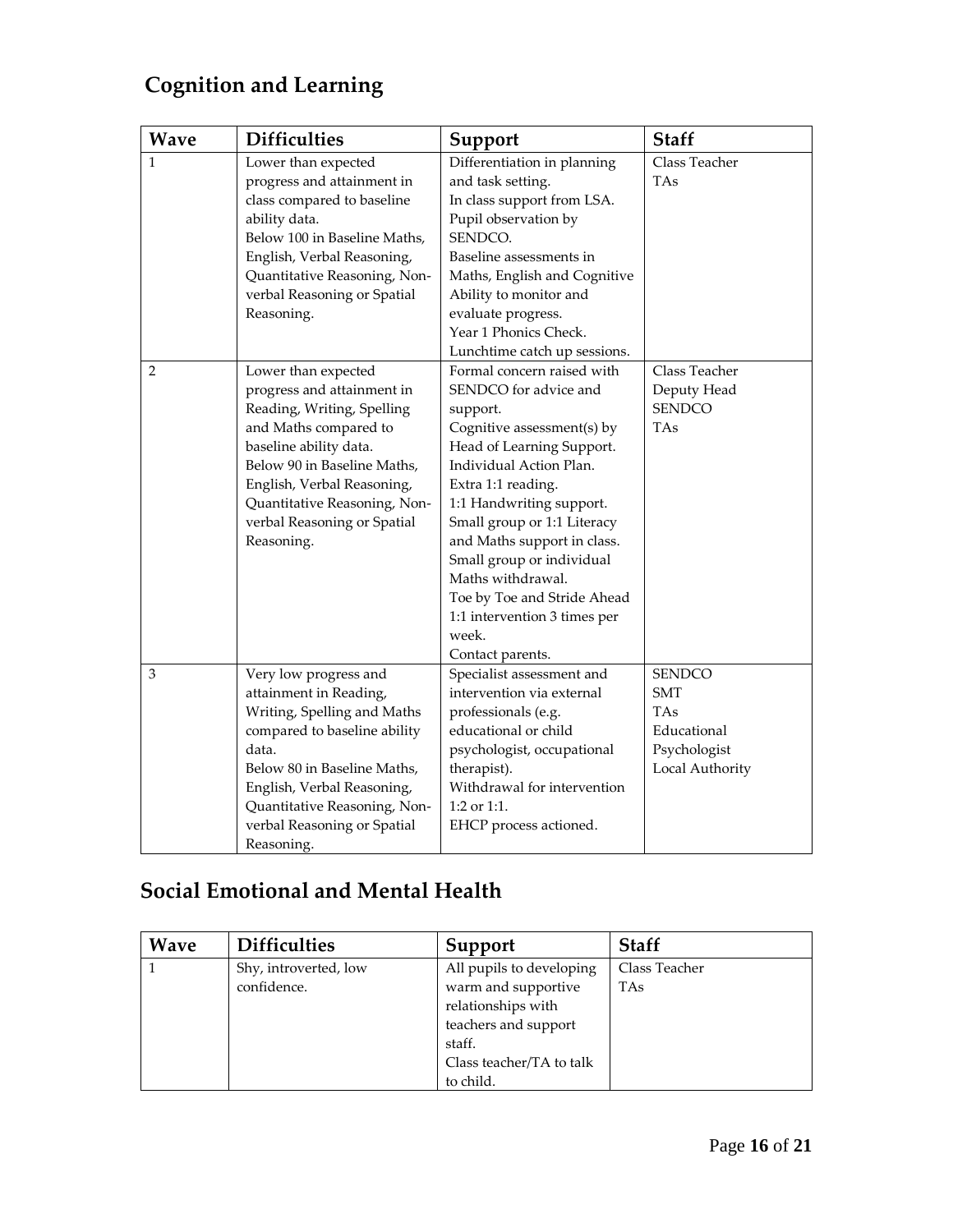|                |                                 | Give pupil roles of     |                           |
|----------------|---------------------------------|-------------------------|---------------------------|
|                |                                 | responsibility to       |                           |
|                |                                 | improve self-esteem.    |                           |
| $\overline{2}$ | Homework regularly not          | Concern raised with     | Class Teacher             |
|                | complete.                       | SENDCO for advice,      | Deputy Head               |
|                | Significantly broken            | support, observation or | <b>SENDCO</b>             |
|                | attendance.                     | notification.           | <b>TAs</b>                |
|                | Disengagement in 2 or more      | Attendance monitoring.  |                           |
|                | subjects.                       | Buddy system.           |                           |
|                | Withdrawn/behaviour issues      | Clear personalised      |                           |
|                | Troubled friendships. Poor/     | reward chart.           |                           |
|                | unkempt clothing or hair        | Contact parents.        |                           |
|                | appearance.                     |                         |                           |
|                | Poor self-esteem.               |                         |                           |
| 3              | School refusal.                 | 1:1 support received or | <b>SENDCO</b>             |
|                | Attendance is extremely         | external agencies       | <b>SMT</b>                |
|                | patchy, rare.                   | involved.               | <b>TAs</b>                |
|                | Rarely on-target in class.      | Attendance monitoring - | Educational               |
|                | Achievement is extremely        | contact parents.        | Psychologist/Psychiatrist |
|                | poor.                           | Specialist support.     | Local Authority           |
|                | Progress is limited, if at all. | Individual Learning     |                           |
|                | Very poor self-esteem.          | Plan.                   |                           |
|                | Behaviour is significantly      | EHCP process actioned.  |                           |
|                | impacting on learning for the   |                         |                           |
|                | individual and the class.       |                         |                           |

# **Sensory and Physical**

| Wave           | <b>Indicators</b>                | Support                     | <b>Staff</b>          |
|----------------|----------------------------------|-----------------------------|-----------------------|
| $\mathbf{1}$   | Mild hearing loss.               | Risk assessments for all    | Class Teacher         |
|                | Mild hypermobility/poor          | teaching spaces.            | <b>TAs</b>            |
|                | writing speed.                   | Seating Plans.              |                       |
|                |                                  | Provision of pencil grips   |                       |
|                |                                  | and writing slopes.         |                       |
|                |                                  | Interactive Whiteboards.    |                       |
|                |                                  | Quality First Teaching.     |                       |
| $\overline{2}$ | Visual Difficulties impacting    | Concern raised with         | Class Teacher         |
|                | development of reading.          | SENDCO for advice,          | Head of Nursery       |
|                | Mild hearing loss.               | support, observation or     | <b>SENDCO</b>         |
|                | Difficulty with attention        | notification.               | <b>TAs</b>            |
|                | and/or concentration.            | Contact parents.            |                       |
|                | Fatigue.                         |                             |                       |
|                | Hypermobility Syndrome. Poor     |                             |                       |
|                | writing speed. Generally, takes  |                             |                       |
|                | longer to complete tasks.        |                             |                       |
| 3              | Registered as partially sighted. | Individually adapted        | <b>SENDCO</b>         |
|                | Distance vision worse than       | curriculum to reflect       | Head of Nursery       |
|                | 6/18.                            | physical or sensory needs.  | <b>TAs</b>            |
|                | Spatial and perception           | Individual Health Plan.     | Medical professionals |
|                | difficulties.                    | Individual Pupil Evacuation | Local Authority       |
|                | Coordination difficulties.       | Plan.                       |                       |
|                | Moderate hearing loss.           | Individual Accessibility    |                       |
|                | Possible use of hearing aids.    | Plan.                       |                       |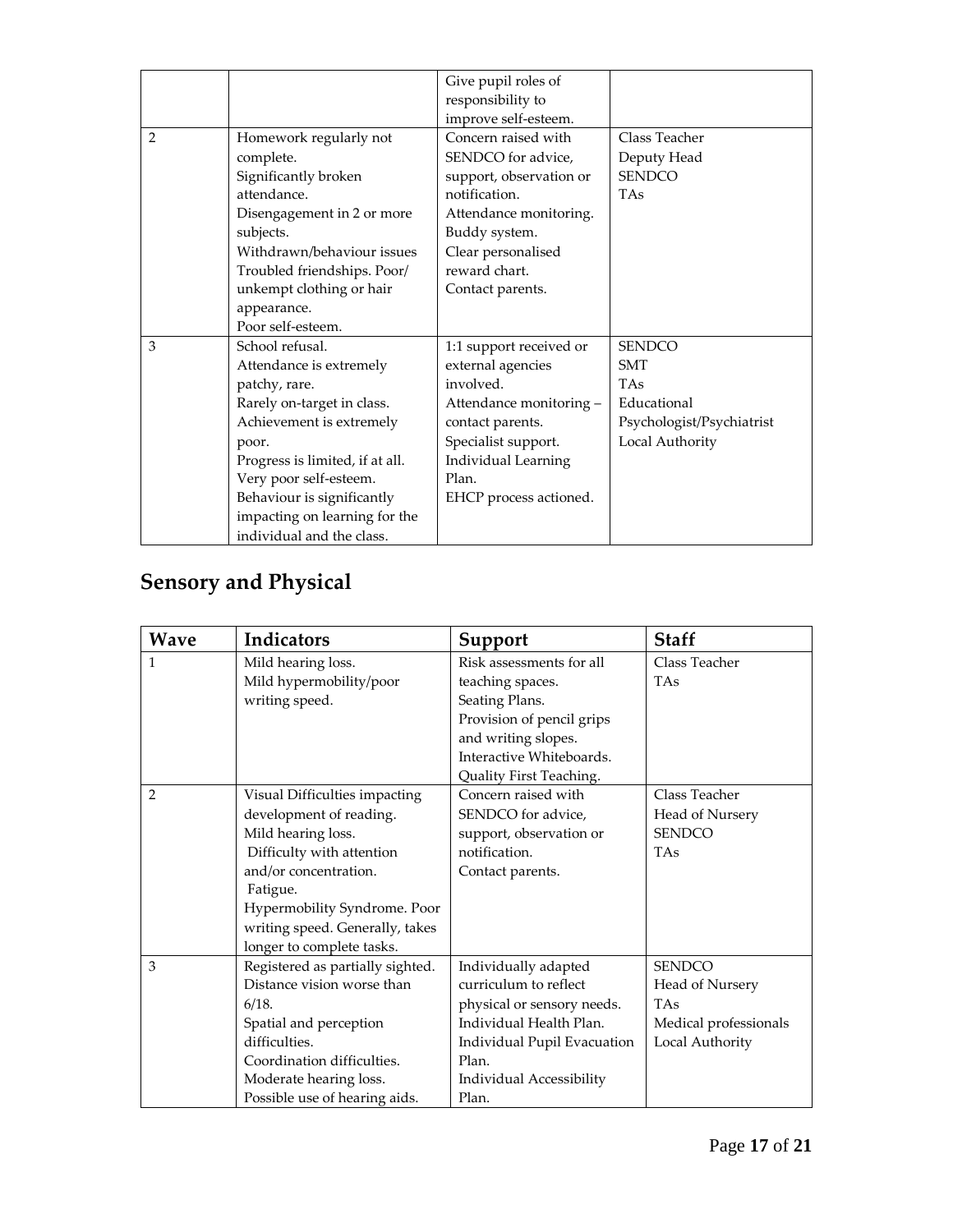| Student specific e.g. significant<br>hypermobility syndrome<br>affecting many areas of life. | Specialist assessment and<br>intervention via external<br>professionals, for example a<br>specialist teacher of the deaf. |  |
|----------------------------------------------------------------------------------------------|---------------------------------------------------------------------------------------------------------------------------|--|
|                                                                                              | Assistive technology such a                                                                                               |  |
|                                                                                              | teacher microphone for                                                                                                    |  |
|                                                                                              | pupils with cochlear                                                                                                      |  |
|                                                                                              | implants.                                                                                                                 |  |
|                                                                                              | <b>EHCP</b> Process actioned.                                                                                             |  |

### **KS3/ KS4 SEND SUPPORT AND INTERVENTION FRAMEWORK**

## **Communication and Interaction**

| <b>Wave</b>    | <b>Difficulties</b>                                                                                                                                                                                                                                                                                                                                                                                                                          | Support                                                                                                                                                                                                                                                | <b>Staff</b>                                                                                                                                                                     |
|----------------|----------------------------------------------------------------------------------------------------------------------------------------------------------------------------------------------------------------------------------------------------------------------------------------------------------------------------------------------------------------------------------------------------------------------------------------------|--------------------------------------------------------------------------------------------------------------------------------------------------------------------------------------------------------------------------------------------------------|----------------------------------------------------------------------------------------------------------------------------------------------------------------------------------|
| $\mathbf{1}$   | Minor difficulties with social<br>inference.<br>Normally focused in lessons, and is<br>able to follow teacher instruction.<br>Enjoys structure/routine.<br>Can become disorientated by change<br>in routine or familiarity.                                                                                                                                                                                                                  | A rich and varied<br>experience of oral language<br>embedded in all areas of the<br>curriculum.<br>Specialist teacher of<br>performance and drama<br>teaches all pupil.<br>Quality first teaching.<br>Differentiation in planning<br>and task setting. | Subject<br>teachers/HODS<br>Pastoral Tutor                                                                                                                                       |
| $\overline{2}$ | Some difficulties with social<br>inference.<br>Some difficulties with verbal<br>memory.<br>Minor receptive or expressive<br>language irregularities/difficulties.<br>Normally focused in well-structured<br>lessons, follows teacher instruction<br>literally.<br>Agitated, upset by change in routine<br>or familiarity or finds them quite<br>challenging.<br>Challenged by group work, often<br>wanting control.                          | Individual Action Plan.<br>Use of specialist support<br>resources from external<br>agencies such as ELKAN.<br>LAMDA lessons in<br>speaking, performance and<br>drama.<br>Access Arrangements such<br>as extra time.<br>Contact with parents.           | Subject<br>teachers/HODS<br>Pastoral Tutor<br><b>SENDCO</b><br>SMT                                                                                                               |
| 3              | Regular/noticeable difficulties with<br>social inference.<br>Frequent receptive or expressive<br>language irregularities/difficulties.<br>Possibly diagnosed with ASD or<br>PDD.<br>Noticeable difficulties with social<br>interaction, poor communication and<br>understanding affecting behaviour.<br>Struggles to follow whole class<br>situation - needs to be told<br>instruction directly.<br>May be socially<br>withdrawn/vulnerable. | 1:1 support received and<br>external agencies involved.<br>Withdrawal for intervention<br>1:2 or 1:1 (social skills) by<br>school staff.<br>EHCP process actioned.<br>Speech and Language<br>Therapy.                                                  | Subject<br>teachers/HODS<br>Pastoral Tutor<br><b>SENDCO</b><br><b>SMT</b><br>Speech and Language<br>Therapist or<br>Educational<br>Psychologist<br>Local Authority<br><b>LSA</b> |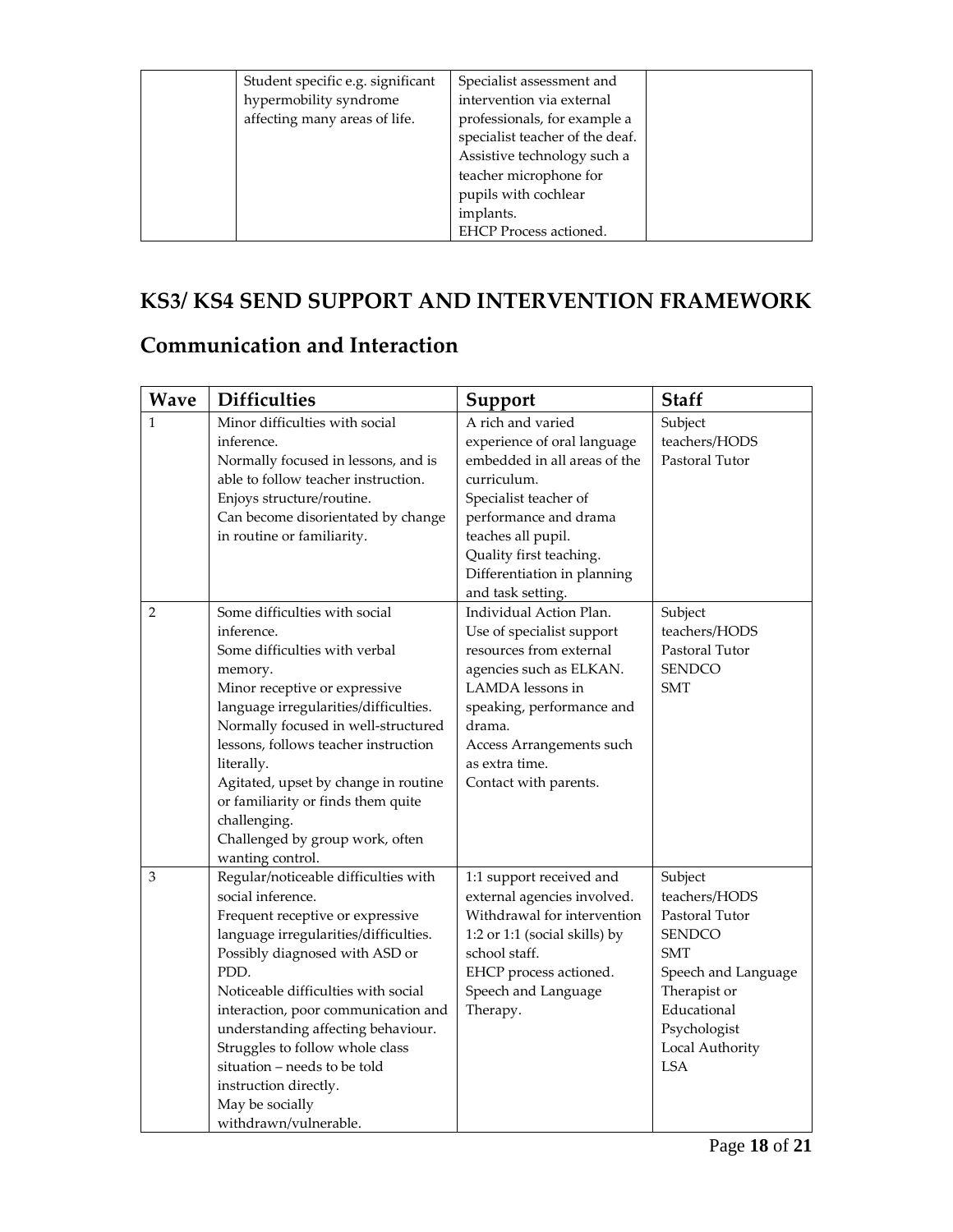# **Cognition and Learning**

| <b>Wave</b>    | <b>Difficulties</b>                                                                                                                                 | Support                                                                                                                                                                                                                                                                                                                                                                                                             | Staff                                                                                                                                      |
|----------------|-----------------------------------------------------------------------------------------------------------------------------------------------------|---------------------------------------------------------------------------------------------------------------------------------------------------------------------------------------------------------------------------------------------------------------------------------------------------------------------------------------------------------------------------------------------------------------------|--------------------------------------------------------------------------------------------------------------------------------------------|
| 1              | Lower than expected<br>progress and attainment in<br>class compared to baseline<br>ability data.                                                    | Quality first teaching.<br>Differentiation in planning<br>and task setting.<br>Baseline assessments in<br>Literacy and MidYIS to help<br>monitor and evaluate<br>progress.<br>Lunchtime catch up sessions<br>with subject teachers.<br>Lucid Exact Literacy<br>screening for all Year 7<br>pupils.<br>Subject surgeries.                                                                                            | Subject teachers/HODs<br>Pastoral Tutor                                                                                                    |
| $\overline{2}$ | Significantly lower than<br>expected progress and<br>attainment in class compared<br>to baseline ability data.<br>Band C in MidYIS Skills.          | Cognitive assessment(s) by<br>Head of Learning Support.<br>Individual Action Plan.<br>Access Arrangements (use of<br>a laptop, extra time, exam<br>reading pen, computer<br>reader, scribe or voice<br>recognition software).<br>Individually adapted<br>curriculum programme,<br>giving supervised<br>independent study time for<br>consolidation and<br>overlearning.<br>Individual subject revision<br>sessions. | Subject teachers/HODs<br>Pastoral Tutor<br><b>SENDCO</b><br><b>SMT</b>                                                                     |
| 3              | Very low progress and<br>attainment in Reading,<br>Writing, Spelling and Maths<br>compared to baseline ability<br>data.<br>Band D in MidYIS Skills. | Specialist assessment and<br>intervention via external<br>professionals (e.g.<br>educational or child<br>psychologist, occupational<br>therapist).<br>Withdrawal for intervention<br>1:2 or 1:1.<br>EHCP process actioned.<br>Individual LSA if required<br>by EHCP.                                                                                                                                                | Subject teachers/HODS<br>Pastoral Tutor<br><b>SENDCO</b><br><b>SMT</b><br><b>Educational Psychologist</b><br>Local Authority<br><b>LSA</b> |

# **Social Emotional and Mental Health**

| <b>Wave</b> | <b>Difficulties</b>   | Support                    | <b>Staff</b>          |
|-------------|-----------------------|----------------------------|-----------------------|
|             | Shy, introverted, low | Small tutor groups with    | Subject teachers/HODS |
|             | confidence.           | daily contact and          | Pastoral Tutor        |
|             |                       | interaction to monitor and |                       |
|             |                       | support.                   |                       |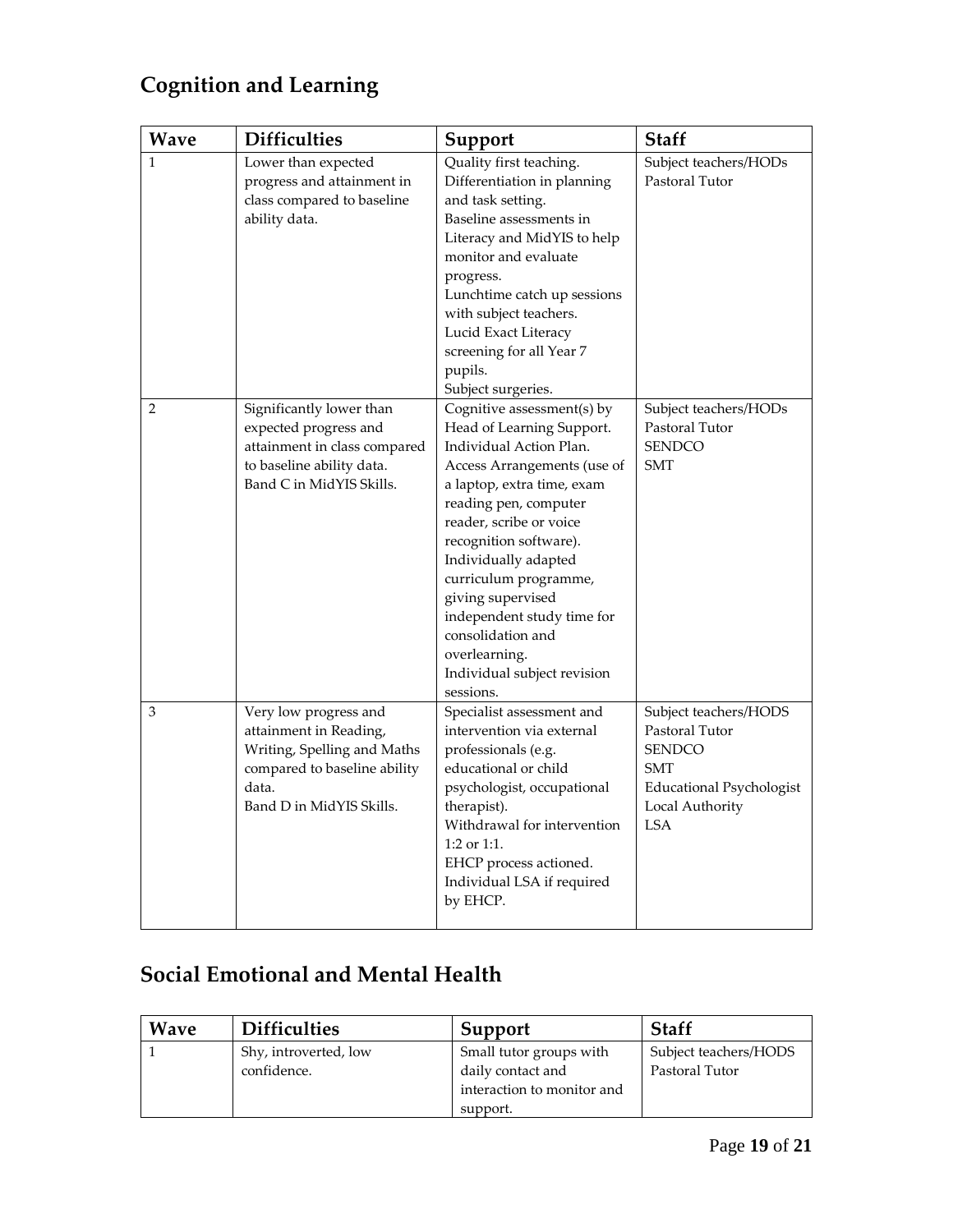|   |                                  | PSHEE programme and          |                       |
|---|----------------------------------|------------------------------|-----------------------|
|   |                                  | curriculum.                  |                       |
|   |                                  | Pastoral Assembly            |                       |
|   |                                  | Programme.                   |                       |
|   |                                  | Senior School Wellbeing      |                       |
|   |                                  | Newsletter.                  |                       |
| 2 | Homework regularly not           | Individual Action Plan.      | Subject teachers/HODs |
|   | complete.                        | Pastoral Support Plan.       | Pastoral Tutor        |
|   | Significantly broken attendance. | Safe spaces in Deputy        | <b>SENDCO</b>         |
|   | Disengagement in 2 or more       | Head's Office and SEND       | <b>SMT</b>            |
|   | subjects.                        | Office.                      |                       |
|   | Withdrawn/behaviour issues.      | Coloured Card Signal         |                       |
|   | Troubled friendships.            | System.                      |                       |
|   | Poor/unkempt clothing or hair    | Access Arrangements          |                       |
|   | appearance.                      | including extra time, rest   |                       |
|   | Poor self-esteem.                | breaks, prompts, individual  |                       |
|   |                                  | invigilation,                |                       |
|   |                                  | individually adapted         |                       |
|   |                                  | curriculum programme,        |                       |
|   |                                  | with reduced curriculum      |                       |
|   |                                  | load to reduce anxiety.      |                       |
|   |                                  | Informal Mentoring by        |                       |
|   |                                  | Deputy Head or Head of       |                       |
|   |                                  | Learning Support.            |                       |
| 3 | School refusal.                  | Specialist assessment and    | Subject teachers/HODS |
|   | Attendance is extremely patchy,  | intervention via external    | Pastoral Tutor        |
|   | rare.                            | professionals (e.g. GP,      | <b>SENDCO</b>         |
|   | Rarely on-target in class.       | counsellor, therapist, child | <b>SMT</b>            |
|   | Achievement is extremely poor.   | psychiatrist).               | Educational           |
|   | Progress is limited, if at all.  | EHCP process actioned.       | Psychologist          |
|   | Very poor self-esteem.           | Individual LSA if required   | Local Authority       |
|   | Behaviour is significantly       | by EHCP.                     | <b>LSA</b>            |
|   | impacting on learning for the    |                              |                       |
|   | individual and the class.        |                              |                       |

## **Sensory and Physical**

| <b>Wave</b> | Indicators                       | Support                   | <b>Staff</b>          |
|-------------|----------------------------------|---------------------------|-----------------------|
| 1           | Mild hearing loss.               | Risk assessments for all  | Subject teachers/HODs |
|             | Mild hypermobility/poor          | teaching spaces.          | Pastoral Tutor        |
|             | writing speed.                   | Seating Plans.            |                       |
|             |                                  | Provision of pencil grips |                       |
|             |                                  | and writing slopes.       |                       |
|             |                                  | Interactive Whiteboards.  |                       |
|             |                                  | Quality First Teaching.   |                       |
| 2           | Visual Difficulties impacting    | Concern raised with       | Subject teachers/HODs |
|             | development of reading.          | SENDCO for advice,        | Pastoral Tutor        |
|             | Mild hearing loss.               | support, observation or   | <b>SENDCO</b>         |
|             | Difficulty with attention and/or | notification.             | <b>SMT</b>            |
|             | concentration.                   | Contact parents.          |                       |
|             | Fatigue.                         |                           |                       |
|             | Hypermobility Syndrome.          |                           |                       |
|             | Poor writing speed. Generally,   |                           |                       |
|             | takes longer to complete tasks.  |                           |                       |